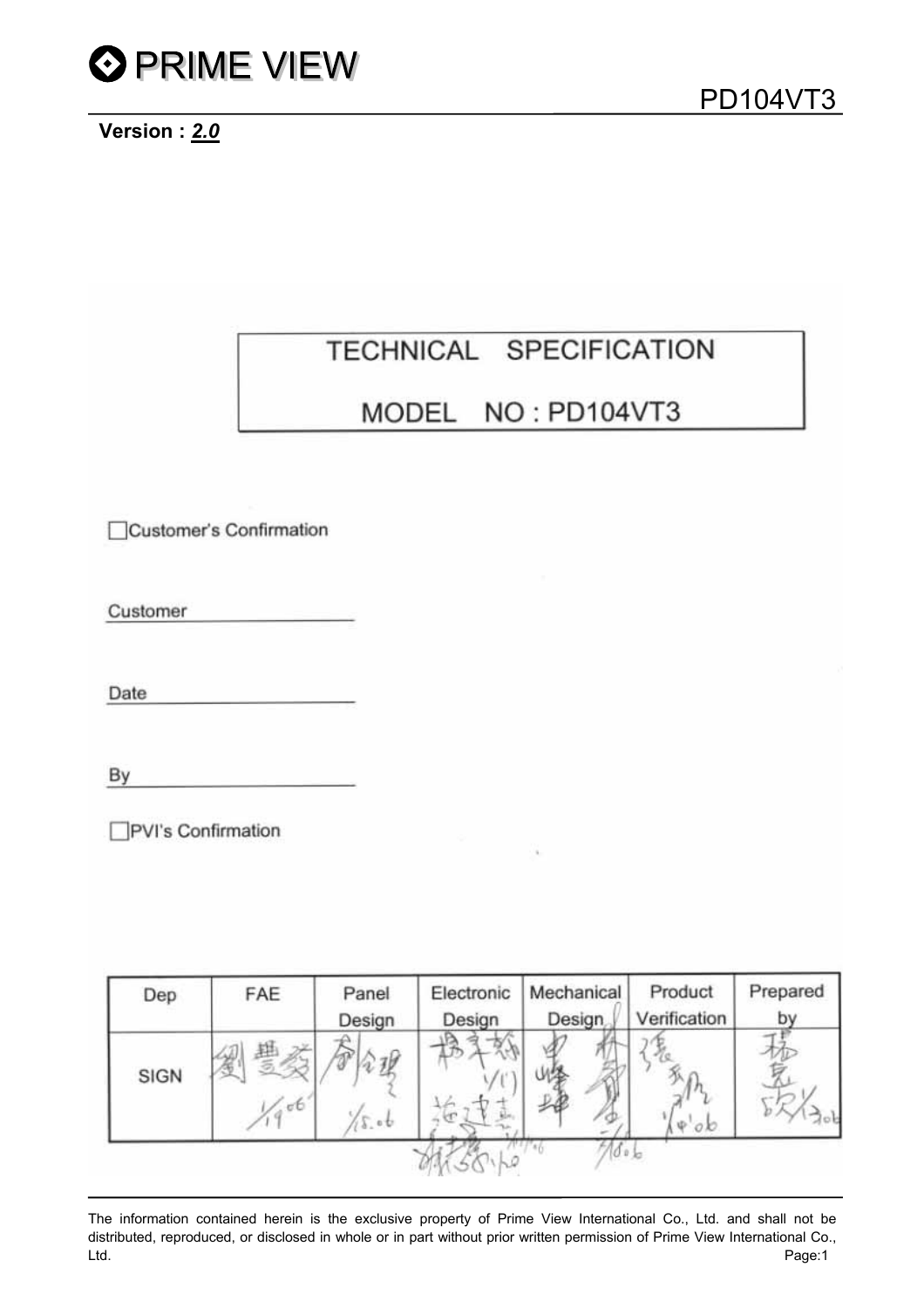

# TECHNICAL SPECIFICATION

## *CONTENTS*

| NO.            | <i>ITEM</i>                          | <b>PAGE</b>    |
|----------------|--------------------------------------|----------------|
|                | Cover                                |                |
|                | Contents                             | $\overline{2}$ |
| 1              | Application                          | 3              |
| $\overline{2}$ | <b>Features</b>                      | 3              |
| 3              | <b>Mechanical Specifications</b>     | 3              |
| 4              | Mechanical Drawing of TFT-LCD module | 4              |
| 5              | Input / Output Terminals             | 6              |
| 6              | <b>Absolute Maximum Ratings</b>      | 8              |
| 7              | <b>Electrical Characteristics</b>    | 8              |
| 8              | <b>Pixel Arrangement</b>             | 14             |
| 9              | Power On Sequence                    | 14             |
| 10             | <b>Optical Characteristics</b>       | 15             |
| 11             | <b>Handling Cautions</b>             | 18             |
| 12             | <b>Reliability Test</b>              | 19             |
| 13             | <b>Block Diagram</b>                 | 20             |
| 14             | <b>Packing Diagram</b>               | 21             |
|                | <b>Revision History</b>              | 22             |

The information contained herein is the exclusive property of Prime View International Co., Ltd. and shall not be distributed, reproduced, or disclosed in whole or in part without prior written permission of Prime View International Co., Ltd. Page:2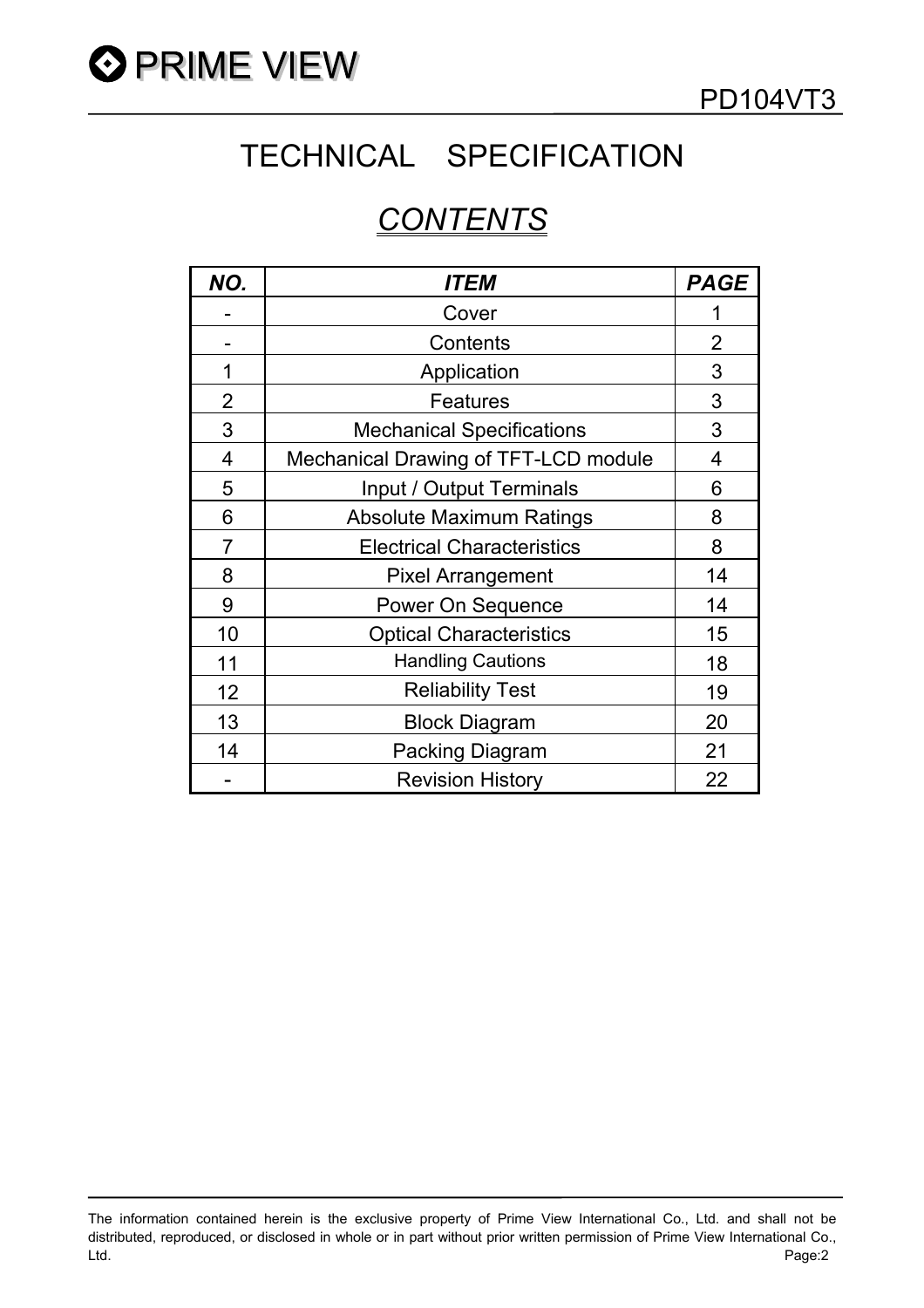

### 1. Application

This data sheet applies to a color TFT LCD module, PD104VT3.

 PD104VT3 module applies to OA product, car TV(must use Analog to Digital drive board), which require high quality flat panel display. If you must use in high reliability environment can't over reliability test condition.

 Prime View assume no responsibility for any damage resulting from the use of the device which dose not comply with the instructions and the precautions in these specification sheet.

### 2. Features

- . Support the DENB mode
- . Image Reversion : Up/Down and Left/Right
- . Amorphous silicon TFT LCD panel with back-light unit
- . Pixel in stripe configuration
- . Slim and compact, designed for O/A application
- . Display Colors: 262,144 colors
- . Optimum Viewing Direction: 6 o'clock
- . +3.3V DC supply voltage for TFT LCD panel driving
- . Backlight driving DC/AC inverter not included in this module
- . TTL transmission interface
- . Wide viewing angle

### 3.Mechanical Specifications

| <b>Parameter</b>           | <b>Specifications</b>                       | <b>Unit</b> |
|----------------------------|---------------------------------------------|-------------|
| <b>Screen Size</b>         | 26.4(diagonal)                              | cm          |
|                            | 10.4 (diagonal)                             | inch        |
| <b>Display Format</b>      | 640 XR, G, B) ×480                          | dot         |
| <b>Display Colors</b>      | 262,144                                     |             |
| <b>Active Area</b>         | $211.2(H) \times 58.4(V)$                   | mm          |
| <b>Pixel Pitch</b>         | $0.330(H)$ $\times$ 0.330(V)                | mm          |
| <b>Pixel Configuration</b> | <b>Stripe</b>                               |             |
| <b>Outline Dimension</b>   | $243.0(w) \times 85.1$ (H) $\times 2.5$ (D) | mm          |
| Weight                     | 516±20                                      | g           |
| Back-light                 | CCFL, 2 tubes                               |             |
| Surface treatment          | Anti-glare and Wide View film               |             |
| Display mode               | Normally white                              |             |

The information contained herein is the exclusive property of Prime View International Co., Ltd. and shall not be distributed, reproduced, or disclosed in whole or in part without prior written permission of Prime View International Co., Ltd. Page:3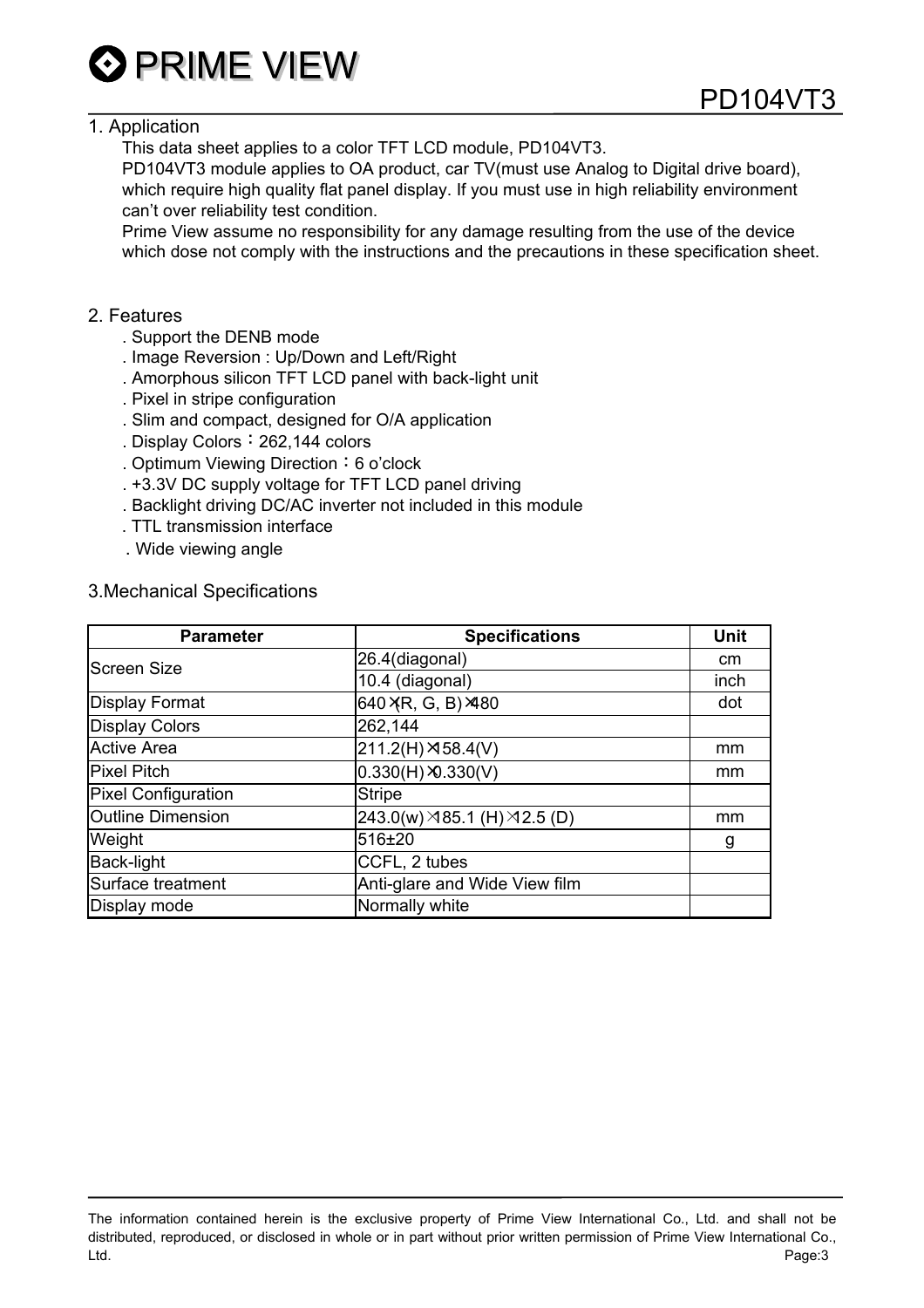

4.Mechanical Drawing of TFT-LCD Module



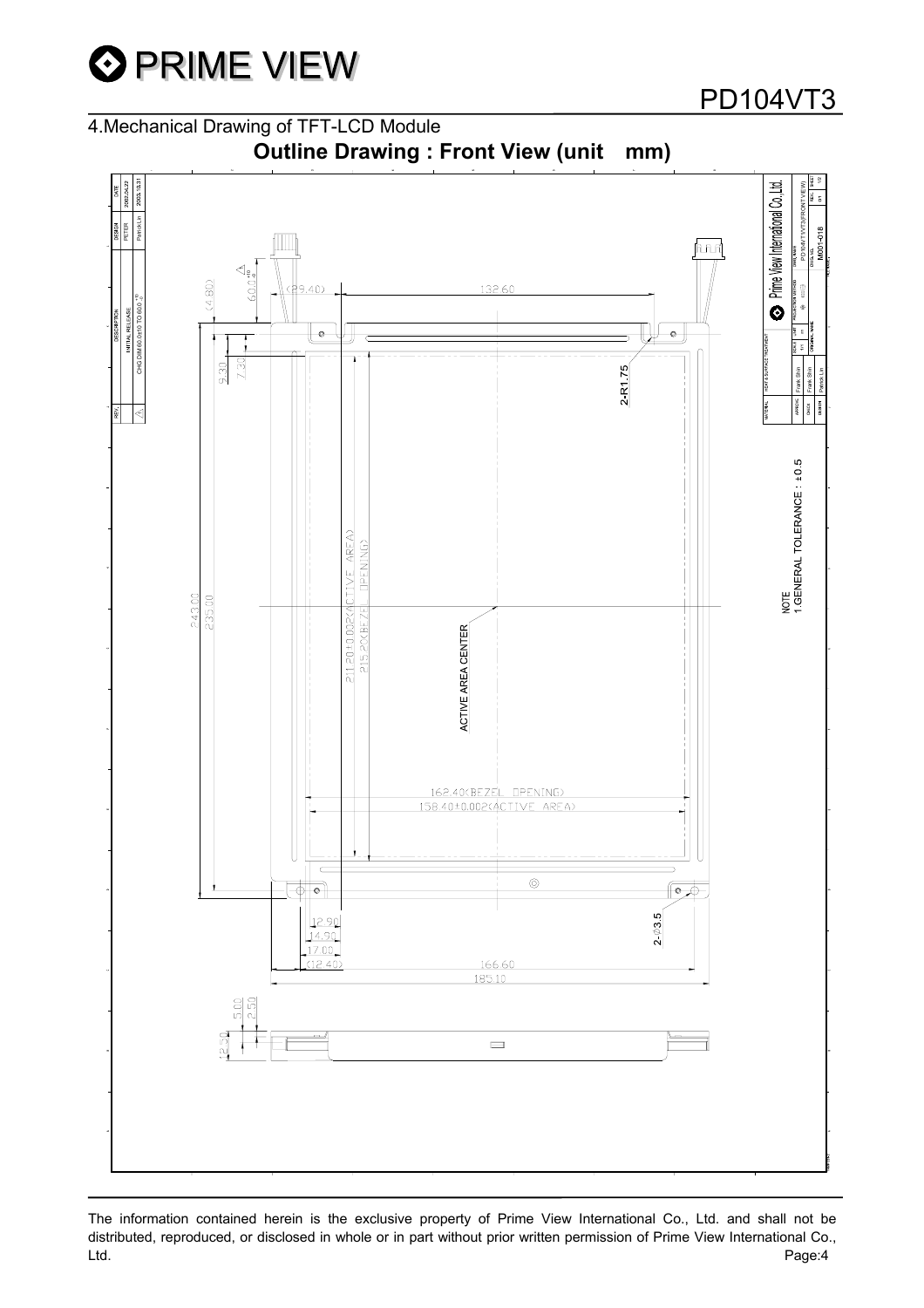

### PD104VT3

### **Outline Drawing : Rear View (unit mm)**



The information contained herein is the exclusive property of Prime View International Co., Ltd. and shall not be distributed, reproduced, or disclosed in whole or in part without prior written permission of Prime View International Co., Ltd. Page:5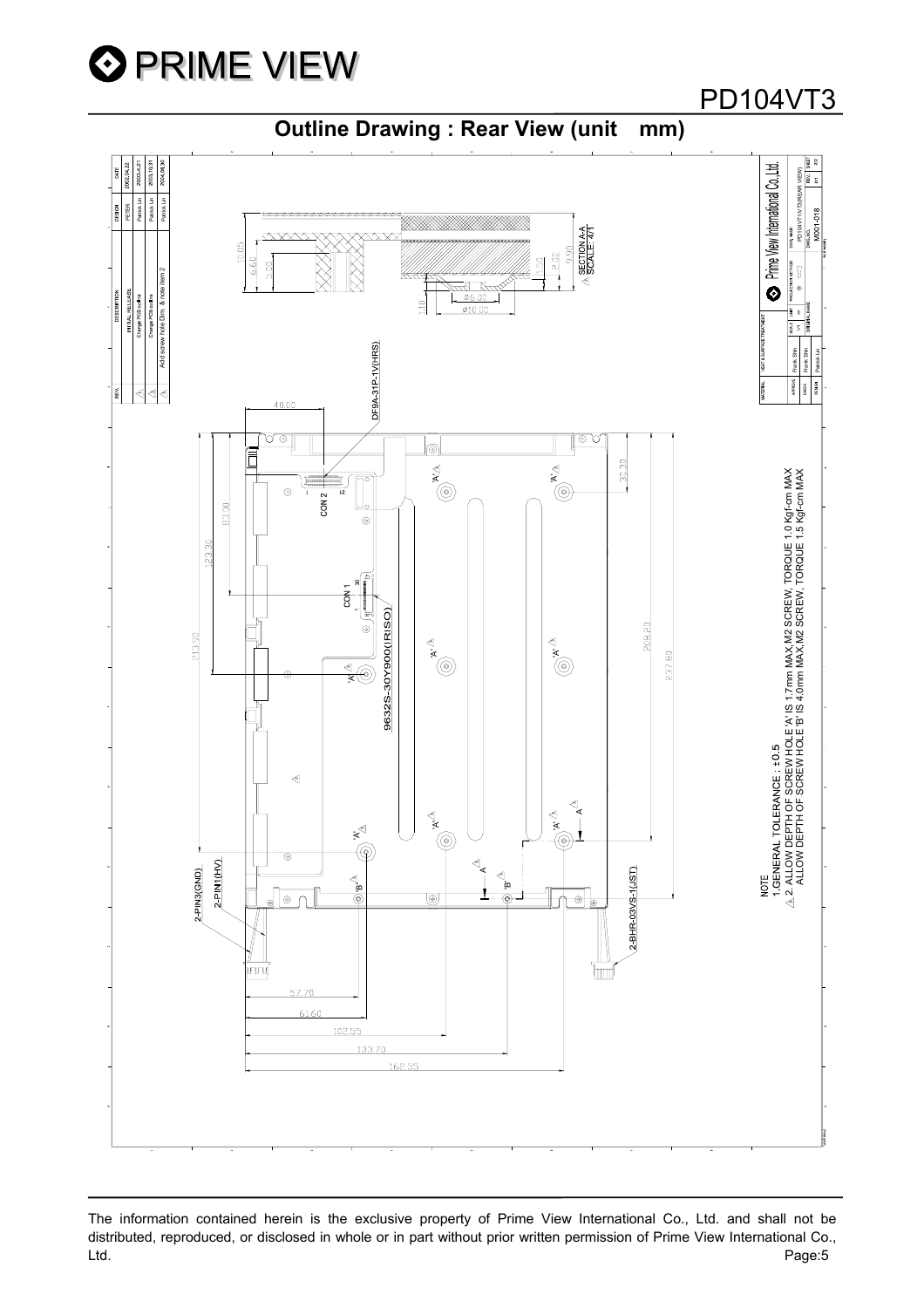### 5.Input / Output Terminals

#### **5-1) TFT-LCD Panel Driving**

Connector type : IRISO , 9632S-30Y900 , PIN No.30 pin,pitch=0.5mm

| Pin No.         | Symbol         | <b>Function</b>                                                                                | <b>Remark</b>        |
|-----------------|----------------|------------------------------------------------------------------------------------------------|----------------------|
| 1               | <b>CLK</b>     | Clock Signal for Sampling Image Digital Data                                                   |                      |
| $\overline{2}$  | Hsync          | Horizontal Synchronous Signal                                                                  |                      |
| 3               | Vsync          | <b>Vertical Synchronous Signal</b>                                                             |                      |
| 4               | <b>GND</b>     | Ground (0V)                                                                                    |                      |
| 5               | R <sub>0</sub> | Red<br>Image Data Signal (LSB)                                                                 |                      |
| 6               | R <sub>1</sub> | Image Data Signal<br>Red                                                                       |                      |
| $\overline{7}$  | R <sub>2</sub> | Image Data Signal<br>Red                                                                       |                      |
| 8               | R <sub>3</sub> | Image Data Signal<br>Red                                                                       |                      |
| 9               | R <sub>4</sub> | Image Data Signal<br>Red                                                                       |                      |
| 10              | R <sub>5</sub> | Image Data Signal (MSB)<br>Red                                                                 |                      |
| 11              | <b>GND</b>     | Ground (0V)                                                                                    |                      |
| 12              | G <sub>0</sub> | Green<br>Image Data Signal (LSB)                                                               |                      |
| 13              | G <sub>1</sub> | Green<br>Image Data Signal                                                                     |                      |
| 14              | G <sub>2</sub> | Image Data Signal<br>Green                                                                     |                      |
| 15              | G <sub>3</sub> | Image Data Signal<br>Green                                                                     |                      |
| 16              | G4             | Image Data Signal<br>Green                                                                     |                      |
| $\overline{17}$ | G <sub>5</sub> | Image Data Signal (MSB)<br>Green                                                               |                      |
| 18              | <b>GND</b>     | Ground (0V)                                                                                    |                      |
| 19              | B <sub>0</sub> | <b>Blue</b><br>Image Data Signal (LSB)                                                         |                      |
| 20              | <b>B1</b>      | Image Data Signal<br><b>Blue</b>                                                               |                      |
| 21              | <b>B2</b>      | <b>Blue</b><br>Image Data Signal                                                               |                      |
| 22              | B <sub>3</sub> | Image Data Signal<br><b>Blue</b>                                                               |                      |
| 23              | <b>B4</b>      | Image Data Signal<br><b>Blue</b>                                                               |                      |
| 24              | <b>B5</b>      | Image Data Signal (MSB)<br><b>Blue</b>                                                         |                      |
| 25              | <b>GND</b>     | Ground (0V)                                                                                    |                      |
| 26              | <b>DENB</b>    | Data Enable Signal                                                                             | Note 5-1<br>Note 5-2 |
| 27              | <b>VCC</b>     | DC +3.3V Power Supply                                                                          |                      |
| 28              | <b>VCC</b>     | DC +3.3V Power Supply                                                                          |                      |
| 29              | R/L<br>U/D     | Horizontal Image Shift-direction Select Signal<br>Vertical Image Shift-direction Select Signal | Note 5-3             |
| 30              | <b>GND</b>     | Ground (0V)                                                                                    | Note 5-4             |

Note 5-1 : The relationship between DENB & SYNC. mode

- 1. DENB mode with the top priority.
- 2. When working with the SYNC. mode , The Hsync and Vsync determine the timings.
- 3. This pin must connect to ground, if without DENB.

| <b>Mode</b><br>SYNC.                | <b>DENB</b> | VGA             |
|-------------------------------------|-------------|-----------------|
| <b>Hsync</b><br><b>Polarization</b> | Don't care  | <b>Negative</b> |
| <b>Vsync</b><br><b>Polarization</b> | Don't care  | <b>Negative</b> |

The information contained herein is the exclusive property of Prime View International Co., Ltd. and shall not be distributed, reproduced, or disclosed in whole or in part without prior written permission of Prime View International Co., Ltd. Page:6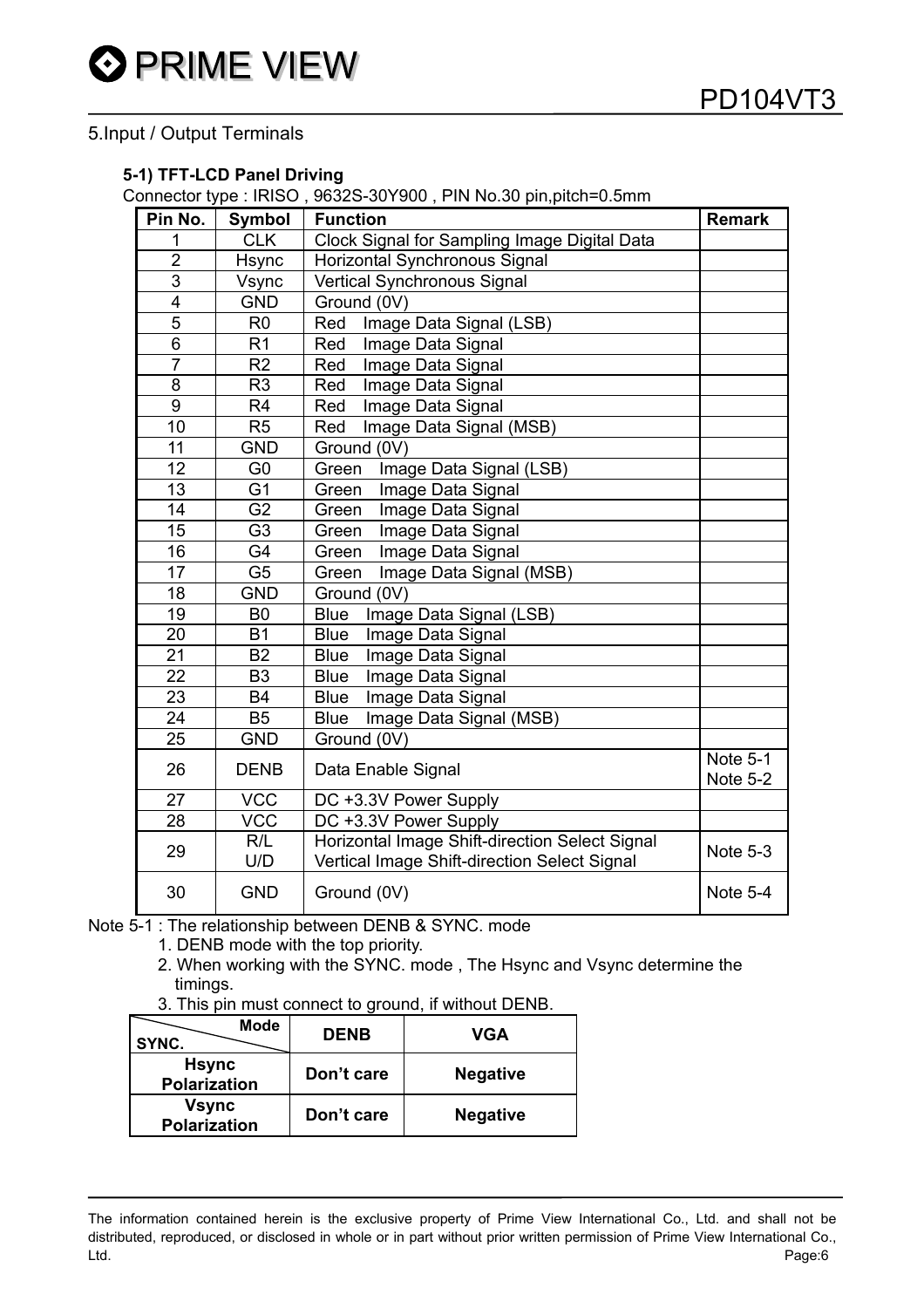

Note 5-2 : DENB input signal.

 If customer wanted to off the DENB mode , you must keep the DENB (pin 26) always High or Low.



tc: the period of sample clock.

Note 5-3 : The definitions of U/D & R/L

### U/D & R/L (PIN 29)= High U/D & R/L (PIN 29)= Low





Note 5-4:This pin must connect to ground, if without grounding the panel can't turn on

| <b>Pin No</b>        | Symbol | <b>Description</b>                | <b>Remark</b>     |  |  |  |  |  |
|----------------------|--------|-----------------------------------|-------------------|--|--|--|--|--|
|                      | VL1    | Input terminal (Hi voltage side)  | Wire color: Pink  |  |  |  |  |  |
| $\mathcal{P}$        | NC.    | No Connection                     |                   |  |  |  |  |  |
|                      |        |                                   | Wire Color: White |  |  |  |  |  |
| 3<br>VL <sub>2</sub> |        | Input terminal (Low voltage side) | Note $5-3$        |  |  |  |  |  |

**5-2) Backlight driving** Connector type:BHR-03VS-1 (JST) , PIN No .3pin, pitch=4mm

Note 5-5 : Low voltage side of backlight inverter connects with ground of inverter circuits.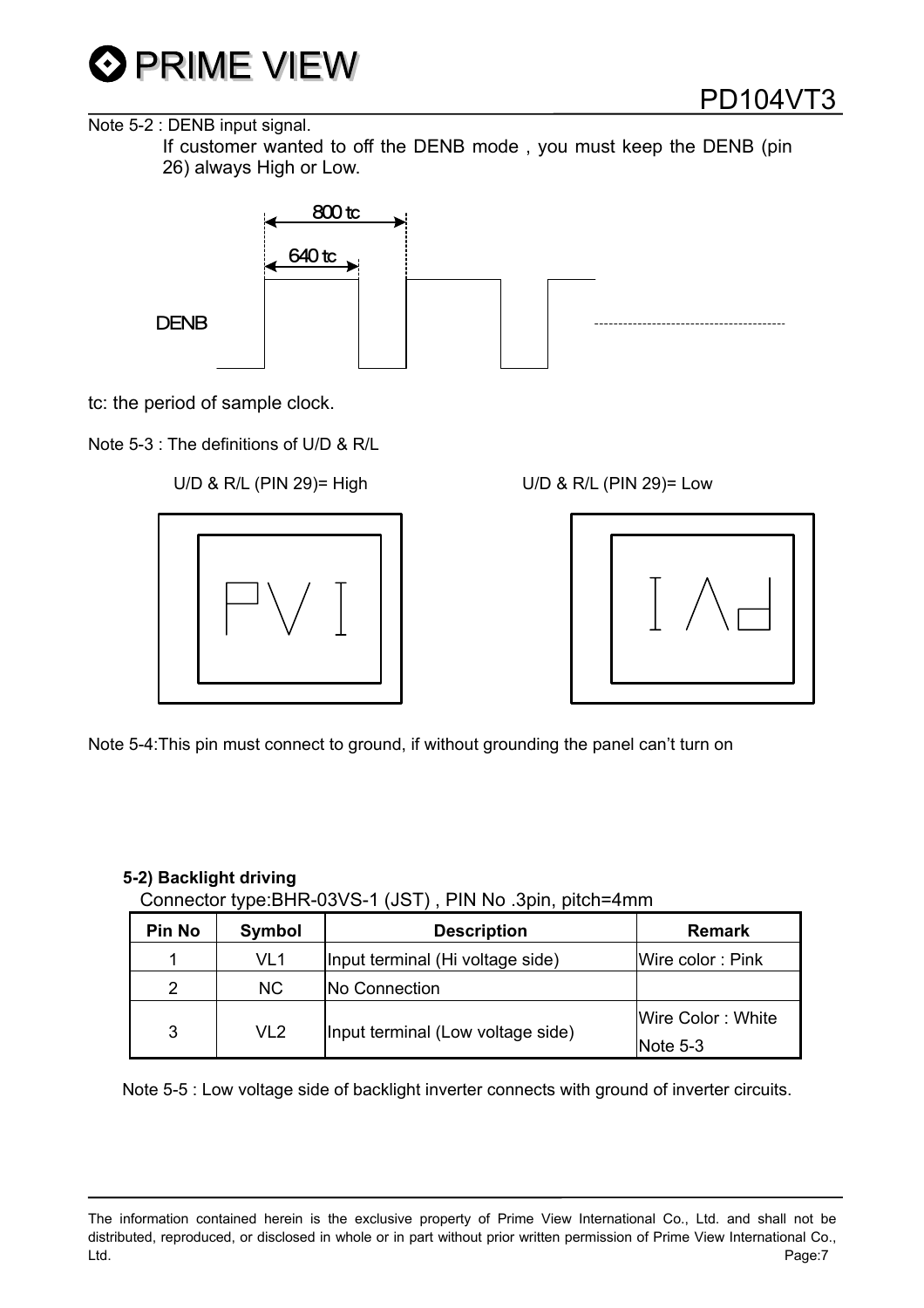### 6. Absolute Maximum Ratings :

 The followings are maximum values , which if exceeded, may cause faulty operation or damage to the unit.  $CND=0V$ ,  $T_2-25^\circ C$ 

|                                    |                 |        |           |            | $UIVU=VV, IU=2VV$ |
|------------------------------------|-----------------|--------|-----------|------------|-------------------|
| <b>Parameters</b>                  | <b>Symbol</b>   | MIN.   | MAX.      | Unit       | <b>Remark</b>     |
| Supply Voltage                     | Vcc             | $-0.3$ | $+4.0$    |            |                   |
| Input Signal Voltage               | V <sub>IN</sub> | $-0.3$ | $Vcc+0.3$ |            | Note 6-1          |
| <b>Backlight Driving Voltage</b>   | V               |        | 2000      |            |                   |
| <b>Backlight Driving Frequency</b> |                 |        | 100       | <b>KHz</b> |                   |

Note 6-1 : Input signals include CLK , Hsync , Vsync , DENB , R[0:5] , G[0:5] and B[0:5].

### 7.Electrical Characteristics

7-1) Recommended Operating Conditions: GND =  $0V$ , Ta =  $25^{\circ}$ C

| Item                                         |         | Symbol                    | Min.    | Typ.                     | Max.                  | Unit        | Remark                 |
|----------------------------------------------|---------|---------------------------|---------|--------------------------|-----------------------|-------------|------------------------|
| Supply Voltage                               |         | Vcc                       | 3.0     | 3.3                      | 3.6                   | v           |                        |
| <b>Current Dissipation</b>                   |         | $I_{\rm CC}$              | -       | 300                      | 390                   | mA          | <b>Note 7-1</b>        |
| Digital input voltage                        | H level | VIN                       | 0.7 Vcc | $\overline{\phantom{a}}$ | <b>V<sub>cc</sub></b> | V           |                        |
|                                              | L level | VIL                       | $-0.1$  | $\overline{\phantom{a}}$ | $0.1$ Vcc             | V           |                        |
|                                              |         | I <sub>FL</sub>           |         |                          |                       |             | Per CCFL               |
| Lamp Current                                 |         |                           | 3.0     | 6.0                      | 8.0                   | mA          | Note $7-2$<br>Note 7-4 |
| Lamp Voltage                                 |         | $\mathsf{V}_{\mathsf{L}}$ | 486     | 540                      | 594                   | <b>Vrms</b> | <b>Note 7-2</b>        |
| Starting Voltage (25°C)<br>(Reference Value) |         | Vs                        | -       | $\overline{\phantom{a}}$ | 1080                  | Vrms        | <b>Note 7-3</b>        |
| Starting Voltage (0°C)<br>(Reference Value)  |         | Vs                        |         | $\overline{\phantom{a}}$ | 1410                  |             |                        |
| <b>Lamp Driving Frequency</b>                |         | F,                        | 50      | 60                       | 70                    | <b>KHz</b>  | Note 7-5               |

Note 7-1 : To test the current dissipation of Vcc, using the "color bars" testing pattern shown as below

| 1 | $\overline{2}$ | 3 | 5 | 6 | 8 | 1.<br>2.<br>3.<br>4.<br>5.<br>6.<br>7.<br>8. | White<br>Yellow<br>Cyan<br>Green<br>Magenta<br>Red<br><b>Blue</b><br><b>Black</b> |
|---|----------------|---|---|---|---|----------------------------------------------|-----------------------------------------------------------------------------------|
|   |                |   |   |   |   |                                              |                                                                                   |

Idd current dissipation testing pattern

Note 7-2 : In order to satisfy the quality of B/L, no matter use what kind of inverter, the output lamp current must between Min. and Max. to avoid the abnormal display image caused by B/L.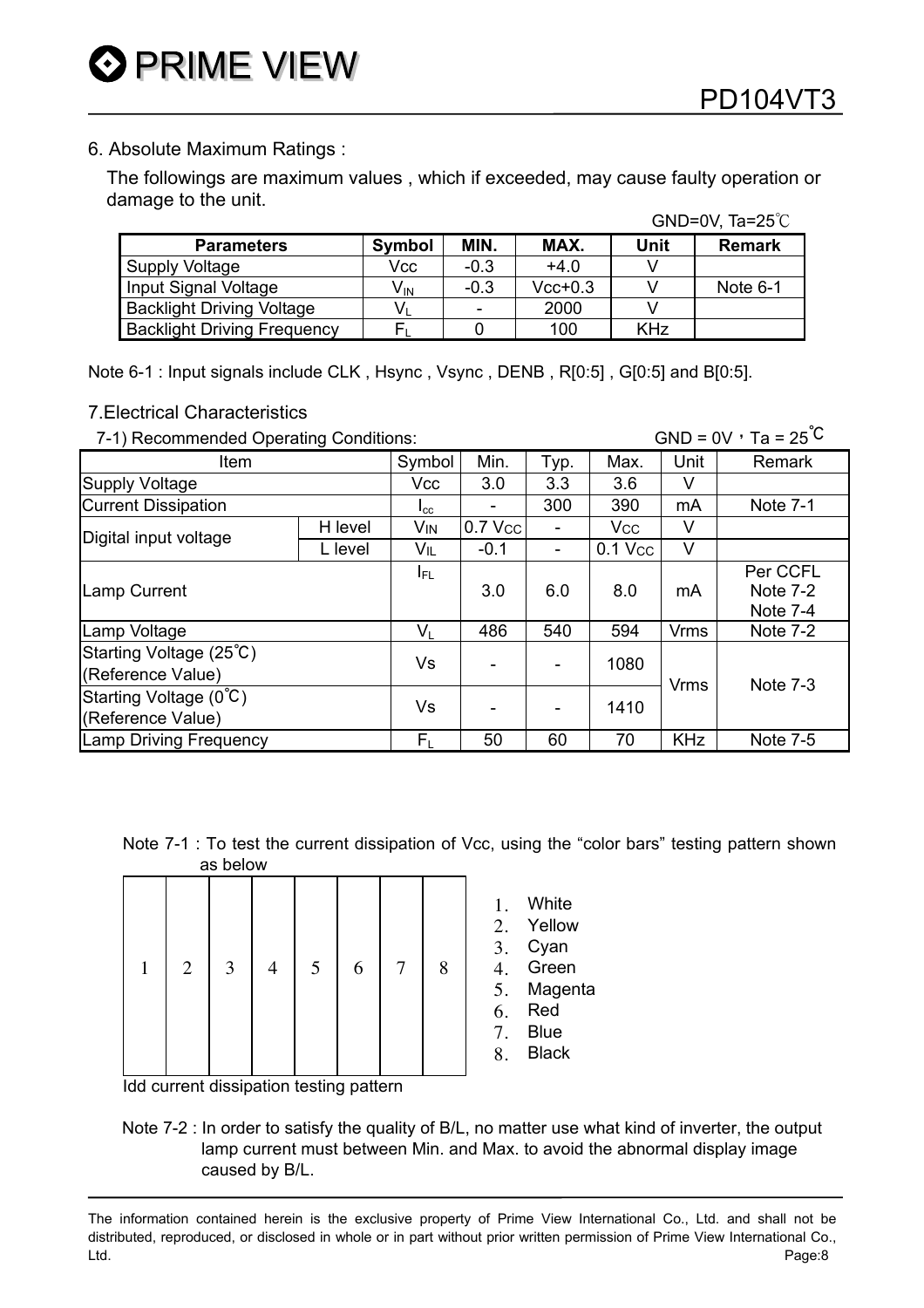

Note 7-3 : The" Max of starting voltage " means the minimum voltage of inverter to turn on the CCFL. and it should be applied to the lamp for more than 1 second to start up. Otherwise the lamp may not be turned on. PVI strongly recommend that the minimum voltage of inverter could be designed for 0∘C condition.

Note 7-4 : Lamp current is measured with current meter for high frequency as shown below

TFT-LCD MODULE Inverter 1 2 3 1 2 3 NC NC

**Ground** 

Note1:Pin 1 is high voltage,Pin 2 NC, Pin 3 ground. Note2:One Lamp Current is 6mA.Two Lamp 12mA.

Note 7-5: The waveform of lamp driving voltage should be as closed to a perfect sine wave as possible.

The information contained herein is the exclusive property of Prime View International Co., Ltd. and shall not be distributed, reproduced, or disclosed in whole or in part without prior written permission of Prime View International Co., Ltd. Page:9

Lamp current dissipation testing configuration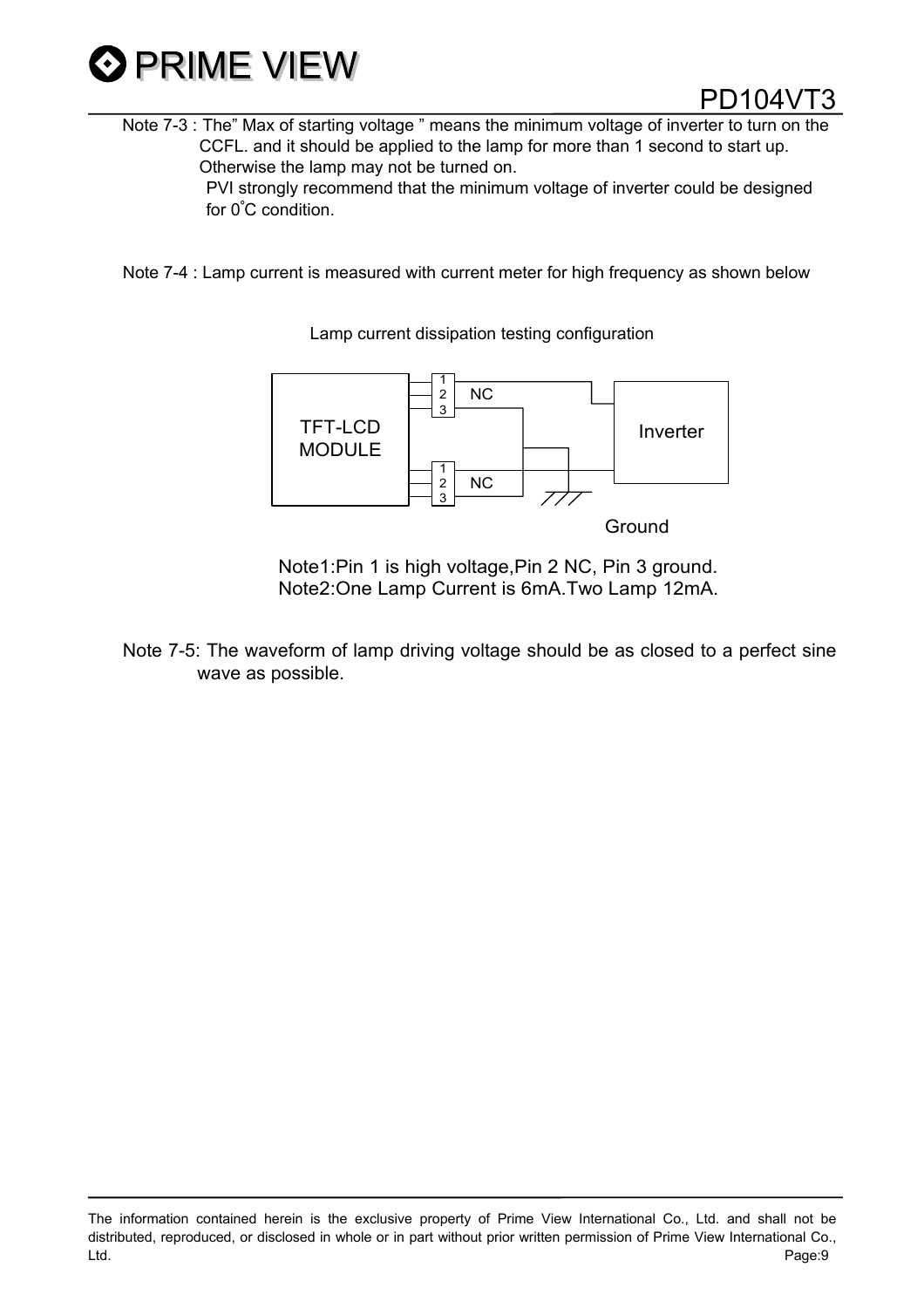### 7-2) Input / Output signal timing chart

| <b>Parameters</b> |                                                 | Symbol         | Min.                    | Typ.        | Max.    | <b>Unit</b>    | <b>Note</b>     |
|-------------------|-------------------------------------------------|----------------|-------------------------|-------------|---------|----------------|-----------------|
| <b>CLK</b>        |                                                 | $Fc=1/tc$      |                         | 25.175      |         | <b>MHz</b>     | <b>Note 7-5</b> |
|                   | Frequency                                       | tc             |                         | 40          |         | ns             |                 |
|                   | Period                                          | Hp             |                         | 31.778      |         | <b>us</b>      |                 |
|                   |                                                 |                |                         | 800         |         | tc             |                 |
|                   | Display period                                  | Hdp            |                         | 640         |         | tc             |                 |
|                   | Pulse width                                     | Hpw            | 12                      | 96          | 139     | tc             |                 |
| <b>Hsync</b>      | Back-porch                                      | Hbp            | 12                      | 48          | 139     | tc             |                 |
|                   | Front-porch                                     | <b>Hfp</b>     |                         | 16          |         | tc             |                 |
|                   | Hpw+Hbp                                         |                | 136                     | 144         | 151     | tc             |                 |
|                   | Hsync-CLK                                       | <b>Hhc</b>     | 10                      |             | $Tc-10$ | ns             |                 |
|                   | Vsync-Hsync                                     | Hvh            | 0                       | $\mathbf 0$ | 200     | tc             |                 |
|                   | Period                                          | Vp             |                         | 16.8        |         | ms             |                 |
|                   |                                                 |                | 515                     | 525         | 800     | Hp             |                 |
|                   | Display period                                  | Vdp            |                         | 480         |         | Hp             |                 |
| Vsync             | Pulse width                                     | Vpw            | $\overline{2}$          | 2           | 35      | Hp             |                 |
|                   | Back-porch                                      | Vbp            | $\overline{\mathbf{c}}$ | 33          | 35      | Hp             |                 |
|                   | Front-porch                                     | Vfp            | 1                       | 10          |         | Hp             |                 |
|                   | Vpw+Vbp                                         |                | 31                      | 35          | 38      | Hp             |                 |
| Data              | <b>CLK-DATA</b>                                 | <b>Dcd</b>     | 10                      |             |         | ns             |                 |
|                   | DATA-CLK                                        | <b>Ddc</b>     | 10                      |             |         | ns             |                 |
|                   | Horizontal                                      | T1             | 780                     | 800         | 900     | tc             |                 |
| <b>DENB</b>       | scanning period<br>Horizontal display<br>period | T <sub>2</sub> |                         | 640         |         | tc             |                 |
|                   | Vertical display<br>period                      | T <sub>3</sub> |                         | 480         |         | T <sub>1</sub> |                 |
|                   | Frame cycling<br>period                         | T <sub>4</sub> | 515                     | 525         | 800     | T <sub>1</sub> |                 |

Note 7-5 : Tc is the period of sampling clock. In case of low-frequency , the image-flicker may occur.

The information contained herein is the exclusive property of Prime View International Co., Ltd. and shall not be distributed, reproduced, or disclosed in whole or in part without prior written permission of Prime View International Co., Ltd. Page:10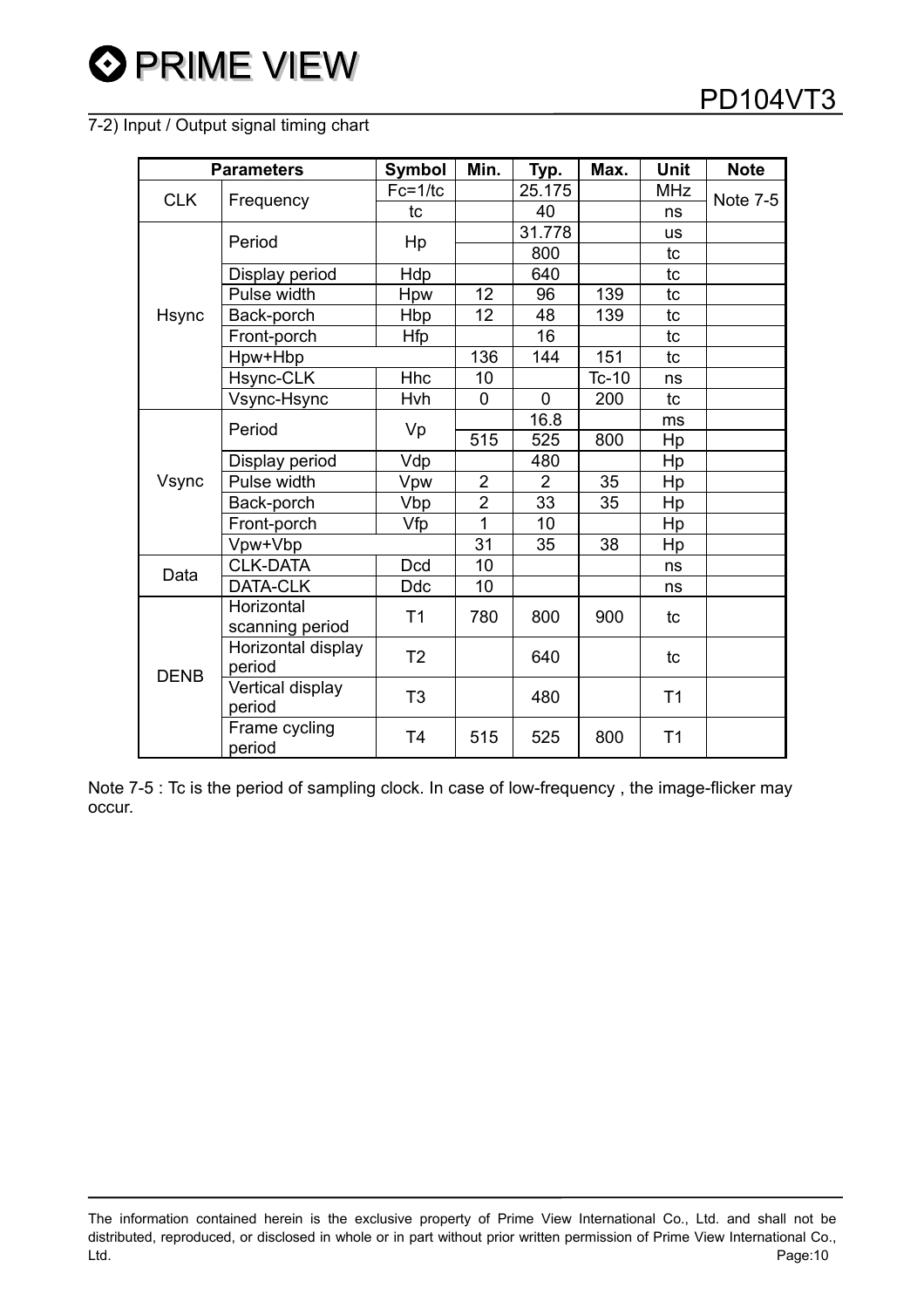# **O PRIME VIEW**

### 7-3) Display Time Range

(1) Vertical Timing :



(2) Horizontal Timing :

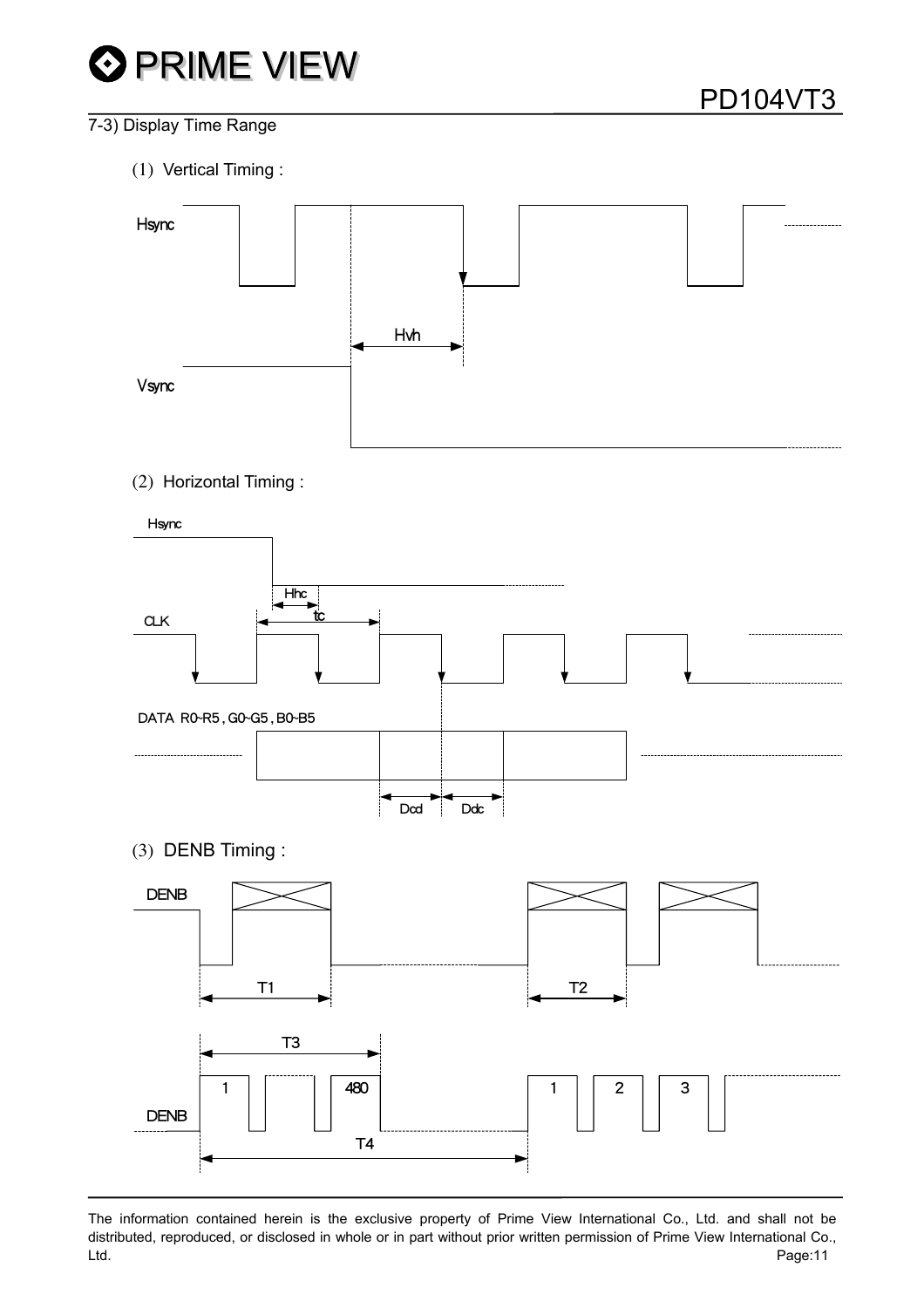



| Item | <b>Description</b>        | <b>Clock Cycles</b> | Time           |
|------|---------------------------|---------------------|----------------|
| Hpw  | <b>Horizontal Width</b>   | 96                  | 3.813 $\mu$ s  |
| Hbp  | <b>Horizontal B-Porch</b> | 48                  | 1.907 $\mu$ s  |
| Hdp  | <b>Horizontal Display</b> | 640                 | 25.422 $\mu$ s |
| Hfp  | <b>Horizontal F-Porch</b> | 16                  | 0.636 $\mu$ s  |
| Hp   | <b>Horizontal Total</b>   | റെറ                 | 31.778 $\mu$ s |

(5) Detail of Vertical Timing :



| <b>Item</b> | <b>Description</b>      | <b>Horizontal Lines</b> | <b>Time</b>   |
|-------------|-------------------------|-------------------------|---------------|
| Vpw         | <b>Vertical Width</b>   |                         | 63.5 $\mu$ s  |
| Vbp         | <b>Vertical B-Porch</b> | 33                      | 1.049 ms      |
| Vdp         | <b>Vertical Display</b> | 480                     | 15.253 ms     |
| Vfp         | Vertical F-Porch        | 10                      | 317.8 $\mu$ s |
| Vp          | <b>Vertical Total</b>   | 525                     | 16.683 ms     |

The information contained herein is the exclusive property of Prime View International Co., Ltd. and shall not be distributed, reproduced, or disclosed in whole or in part without prior written permission of Prime View International Co., Ltd. Page:12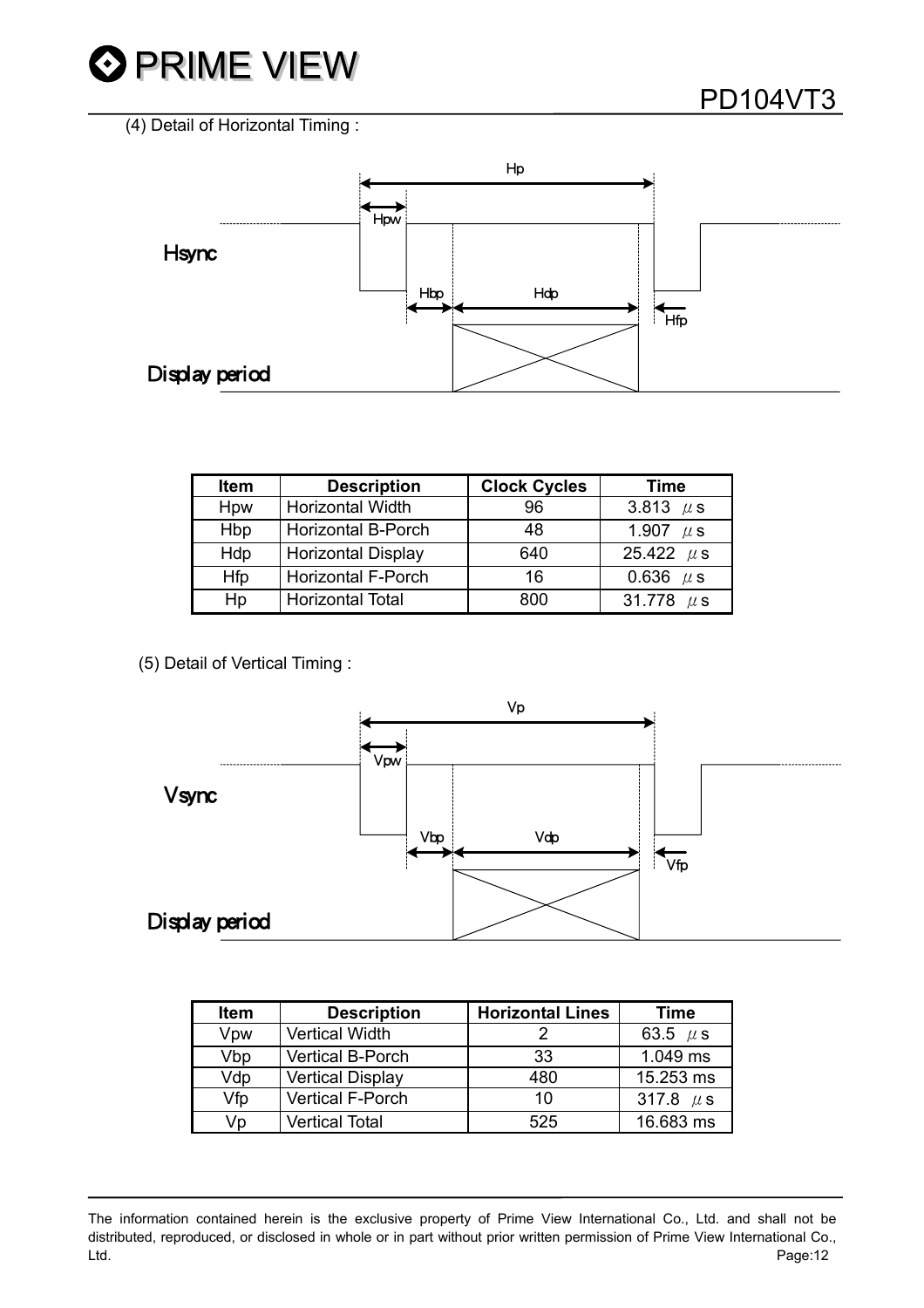### **7-5) Display Color and Gray Scale Reference**

| Color        |                  | <b>Input Color Data</b> |                     |                |                |                |                |                |                |                |                |                |                |                |                  |                |                |                  |                |
|--------------|------------------|-------------------------|---------------------|----------------|----------------|----------------|----------------|----------------|----------------|----------------|----------------|----------------|----------------|----------------|------------------|----------------|----------------|------------------|----------------|
|              |                  | Red                     |                     |                |                | Green          |                |                |                |                | <b>Blue</b>    |                |                |                |                  |                |                |                  |                |
|              |                  |                         | R5 R4 R3            |                | R <sub>2</sub> | R <sub>1</sub> | R <sub>0</sub> |                |                | G5 G4 G3 G2    |                | G1             | G <sub>0</sub> | <b>B5 B4</b>   |                  |                | B3 B2 B1       |                  | <b>B0</b>      |
|              | <b>Black</b>     | 0                       | 0                   | 0              | 0              | 0              | 0              | $\mathbf 0$    | $\mathbf 0$    | 0              | 0              | 0              | 0              | $\mathbf 0$    | 0                | 0              | 0              | 0                | 0              |
|              | Red (63)         | 1                       | 1                   | 1              | 1              | 1              | 1              | $\overline{0}$ | 0              | 0              | 0              | 0              | 0              | 0              | 0                | 0              | 0              | 0                | 0              |
|              | Green (63)       | $\mathbf 0$             | $\pmb{0}$           | $\overline{0}$ | $\mathbf 0$    | $\mathbf 0$    | 0              | 1              | $\mathbf{1}$   | $\mathbf{1}$   | 1              | $\overline{1}$ | $\overline{1}$ | $\overline{0}$ | $\overline{0}$   | $\overline{0}$ | $\mathbf 0$    | $\mathbf 0$      | 0              |
| <b>Basic</b> | <b>Blue (63)</b> | $\mathbf 0$             | $\mathsf{O}\xspace$ | $\overline{0}$ | $\mathbf 0$    | $\mathbf 0$    | $\mathbf 0$    | $\overline{0}$ | $\mathbf 0$    | $\overline{0}$ | $\overline{0}$ | $\mathbf 0$    | $\mathbf 0$    | 1              | $\overline{1}$   | $\overline{1}$ | $\overline{1}$ | 1                | $\overline{1}$ |
| Colors       | Cyan             | $\overline{0}$          | $\mathbf 0$         | 0              | 0              | 0              | 0              | 1              | $\overline{1}$ | 1              | 1              | 1              | $\mathbf{1}$   | 1              | $\overline{1}$   | $\overline{1}$ | $\overline{1}$ | 1                | 1              |
|              | Magenta          | 1                       | 1                   | $\overline{1}$ | $\mathbf 1$    | 1              | 1              | $\mathbf 0$    | $\mathbf 0$    | 0              | $\mathbf 0$    | 0              | 0              | 1              | $\mathbf 1$      | 1              | $\mathbf 1$    | 1                | 1              |
|              | Yellow           | 1                       | $\mathbf 1$         | $\overline{1}$ | 1              | 1              | 1              | 1              | $\overline{1}$ | 1              | 1              | 1              | $\overline{1}$ | 0              | 0                | 0              | 0              | $\mathbf 0$      | $\mathbf 0$    |
|              | White            | $\overline{1}$          | $\overline{1}$      | $\overline{1}$ | $\overline{1}$ | $\overline{1}$ | 1              | $\overline{1}$ | $\overline{1}$ | $\overline{1}$ | 1              | 1              | $\overline{1}$ | 1              | $\overline{1}$   | $\overline{1}$ | $\overline{1}$ | $\overline{1}$   | $\overline{1}$ |
|              | Red (00)         | 0                       | $\mathbf 0$         | 0              | 0              | 0              | $\mathbf 0$    | 0              | 0              | 0              | $\mathbf 0$    | $\mathbf 0$    | 0              | $\mathbf 0$    | 0                | 0              | 0              | 0                | $\mathbf 0$    |
|              | Red (01)         | $\mathbf 0$             | $\pmb{0}$           | $\overline{0}$ | $\mathsf 0$    | $\overline{0}$ | $\mathbf{1}$   | $\mathbf 0$    | $\mathbf 0$    | $\overline{0}$ | $\mathbf 0$    | $\overline{0}$ | 0              | $\mathbf 0$    | 0                | 0              | 0              | $\boldsymbol{0}$ | 0              |
|              | Red (02)         | $\overline{0}$          | $\mathbf 0$         | 0              | 0              | 1              | $\mathbf 0$    | $\overline{0}$ | $\overline{0}$ | 0              | $\overline{0}$ | 0              | 0              | 0              | 0                | 0              | 0              | $\mathbf 0$      | 0              |
|              | Darker           |                         |                     |                |                |                |                |                |                |                |                |                |                |                |                  |                |                |                  |                |
| Red          |                  |                         | ↓                   |                | ↓              |                | ↓              | ↓              | ↓              | ↓              | ↓              | ↓              | $\downarrow$   | ↓              | ↓                | ↓              | ↓              | ↓                | ↓              |
|              | <b>Brighter</b>  |                         |                     |                |                |                |                |                |                |                |                |                |                |                |                  |                |                |                  |                |
|              | Red (61)         | 1                       | 1                   | 1              | $\mathbf 1$    | 0              | 1              | 0              | 0              | 0              | $\mathbf 0$    | $\mathbf 0$    | 0              | 0              | 0                | 0              | 0              | 0                | 0              |
|              | Red (62)         | 1                       | $\mathbf 1$         | 1              | $\mathbf 1$    | 1              | 0              | 0              | 0              | 0              | 0              | $\mathbf 0$    | 0              | 0              | 0                | 0              | 0              | 0                | 0              |
|              | Red (63)         | $\mathbf 1$             | $\mathbf 1$         | 1              | $\mathbf 1$    | $\mathbf 1$    | 1              | 0              | 0              | 0              | 0              | 0              | 0              | 0              | 0                | 0              | 0              | 0                | 0              |
|              | Green (00)       | 0                       | $\pmb{0}$           | 0              | 0              | 0              | 0              | 0              | $\mathbf 0$    | 0              | $\mathbf 0$    | 0              | 0              | $\mathbf 0$    | $\mathbf 0$      | 0              | $\mathbf 0$    | $\mathbf 0$      | $\overline{0}$ |
|              | Green (01)       | 0                       | $\mathbf 0$         | 0              | 0              | 0              | 0              | 0              | $\mathbf 0$    | 0              | $\mathbf 0$    | 0              | $\mathbf 1$    | 0              | 0                | 0              | 0              | 0                | 0              |
|              | Green (02)       | 0                       | $\mathbf 0$         | $\mathbf 0$    | $\overline{0}$ | 0              | 0              | $\overline{0}$ | $\overline{0}$ | 0              | $\overline{0}$ | 1              | 0              | 0              | 0                | 0              | 0              | 0                | $\overline{0}$ |
|              | Darker           |                         |                     |                |                |                |                |                |                |                |                |                |                |                |                  |                |                |                  |                |
| Green        |                  | ↓                       | ↓                   |                | ↓              | ↓              | ↓              | ↓              | ↓              | ↓              | ↓              | ↓              |                | ↓              | ↓                |                |                | ↓                |                |
|              | <b>Brighter</b>  |                         |                     |                |                |                |                |                |                |                |                |                |                |                |                  |                |                |                  |                |
|              | Green (61)       | 0                       | $\mathbf 0$         | 0              | 0              | 0              | 0              | 1              | $\mathbf{1}$   | 1              | 1              | 0              | $\mathbf{1}$   | 0              | 0                | 0              | 0              | 0                | 0              |
|              | Green (62)       | 0                       | $\mathbf 0$         | 0              | 0              | 0              | 0              | 1              | $\overline{1}$ | $\mathbf{1}$   | 1              | $\mathbf{1}$   | $\mathbf 0$    | 0              | 0                | 0              | 0              | 0                | 0              |
|              | Green (63)       | $\mathbf 0$             | $\mathbf 0$         | 0              | 0              | 0              | 0              | $\mathbf{1}$   | $\mathbf{1}$   | 1              | 1              | $\mathbf{1}$   | $\overline{1}$ | $\mathbf 0$    | 0                | 0              | 0              | 0                | 0              |
| <b>Blue</b>  | <b>Blue (00)</b> | $\overline{0}$          | $\pmb{0}$           | $\overline{0}$ | 0              | $\overline{0}$ | 0              | $\overline{0}$ | 0              | $\mathbf 0$    | $\mathbf 0$    | $\mathbf 0$    | 0              | 0              | $\boldsymbol{0}$ | 0              | $\pmb{0}$      | $\boldsymbol{0}$ | 0              |
|              | <b>Blue (01)</b> | 0                       | 0                   | 0              | 0              | 0              | 0              | 0              | 0              | 0              | 0              | $\mathbf 0$    | 0              | 0              | $\mathbf 0$      | $\mathbf 0$    | 0              | $\boldsymbol{0}$ | $\mathbf 1$    |
|              | <b>Blue (02)</b> | $\overline{0}$          | $\mathbf 0$         | $\overline{0}$ | $\overline{0}$ | 0              | 0              | 0              | $\overline{0}$ | $\overline{0}$ | $\overline{0}$ | 0              | 0              | $\overline{0}$ | $\mathbf 0$      | 0              | $\overline{0}$ | 1                | $\overline{0}$ |
|              | Darker           |                         |                     |                |                |                |                |                |                |                |                |                |                |                |                  |                |                |                  |                |
|              |                  | ↓                       | ↓                   |                |                | ↓              | ↓              |                | ↓              | ↓              | ↓              | ↓              | ↓              |                |                  |                |                | ↓                | ↓              |
|              | <b>Brighter</b>  |                         |                     |                |                |                |                |                |                |                |                |                |                |                |                  |                |                |                  |                |
|              | <b>Blue (61)</b> | 0                       | 0                   | 0              | 0              | 0              | 0              | 0              | 0              | 0              | 0              | 0              | 0              | 1              | 1                | 1              | $\mathbf 1$    | 0                | $\mathbf 1$    |
|              | <b>Blue (62)</b> | 0                       | $\mathbf 0$         | 0              | 0              | 0              | 0              | 0              | $\overline{0}$ | 0              | 0              | 0              | 0              | 1              | 1                | 1              | $\mathbf 1$    | 1                | $\mathbf 0$    |
|              | <b>Blue (63)</b> | $\overline{0}$          | $\mathbf 0$         | 0              | 0              | $\overline{0}$ | 0              | $\overline{0}$ | $\overline{0}$ | 0              | $\overline{0}$ | $\overline{0}$ | 0              | 1              | 1                | 1              | 1              | 1                | 1              |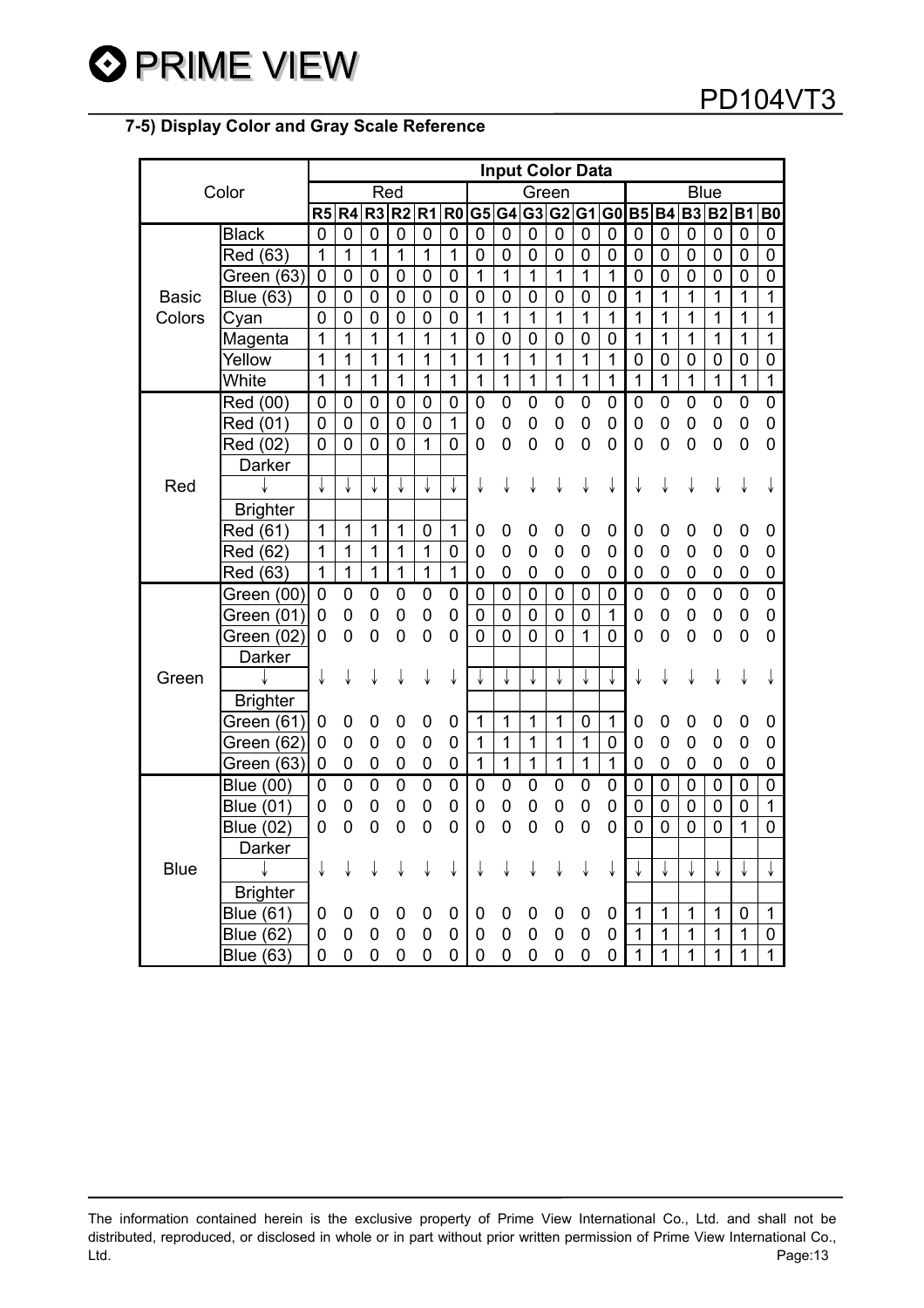

### 8. Pixel Arrangement





9. Power On Sequence



- 1. The supply voltage for input signals should be same as  $V_{\text{CC}}$ .
- 2. When the power is off , please keep whole signals (Hsync, Vsync, CLK, Data) low level or high impedance

The information contained herein is the exclusive property of Prime View International Co., Ltd. and shall not be distributed, reproduced, or disclosed in whole or in part without prior written permission of Prime View International Co., Ltd. Page:14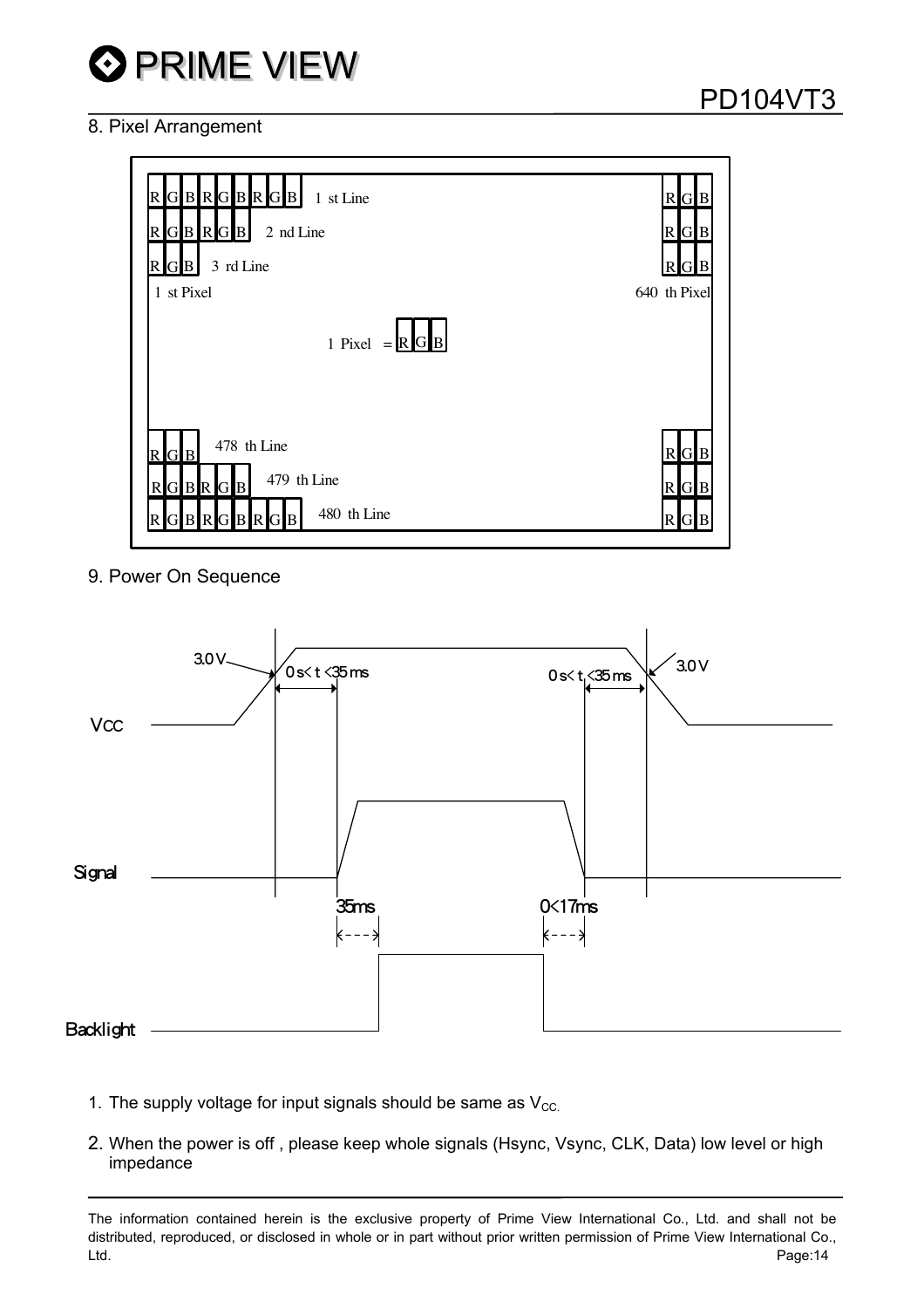$\sim$   $\sim$ 

### 10. Optical Characteristics

#### **10-1) Specification:**

|                   |                             |                             |                             |       |       |       |                          | ı a=z5 ∪       |  |
|-------------------|-----------------------------|-----------------------------|-----------------------------|-------|-------|-------|--------------------------|----------------|--|
|                   | <b>Parameter</b>            | Symbol                      | <b>Condition</b>            | MIN.  | TYP.  | MAX.  | <b>Unit</b>              | <b>Remarks</b> |  |
|                   | Horizontal                  | θ                           |                             | +55   | ±60   |       | deg                      |                |  |
| Viewing           |                             | $\theta$ (to 6              |                             | 50    | 55    |       | deg                      | Note 10-1      |  |
| Angle             | Vertical                    | o'clock)                    | CR > 10                     |       |       |       |                          |                |  |
|                   |                             | $\theta$ (to 12<br>o'clock) |                             | 35    | 40    |       | deg                      |                |  |
|                   | <b>Contrast Ratio</b>       | <b>CR</b>                   |                             | 200   | 400   |       | ۰                        | Note 10-2      |  |
| Response time     | <b>Rise</b>                 | Tr                          | $\theta = 0^{\circ}$        |       | 15    |       | ms                       | Note 10-4      |  |
|                   | Fall                        | Tf                          |                             |       | 25    |       | ms                       |                |  |
|                   | <b>Brightness</b>           |                             | $\theta = 0^\circ/\phi = 0$ | 290   | 330   |       | $cd/m^2$                 | Note 10-3      |  |
|                   | <b>Luminance Uniformity</b> | U                           |                             | 70    | 80    |       | $\%$                     | Note 10-5      |  |
| Lamp Life Time    |                             |                             |                             | 30000 |       |       | hr                       |                |  |
|                   | <b>White Chromaticity</b>   | x                           |                             | 0.279 | 0.309 | 0.339 | $\overline{\phantom{a}}$ |                |  |
|                   |                             | ٧                           |                             | 0.307 | 0.337 | 0.367 | -                        |                |  |
| <b>Cross Talk</b> |                             |                             | $\theta = 0^{\circ}$        |       |       | 3.5   | $\%$                     | Note 10-6      |  |

All the optical measurement shall be executed 30 minutes after backlight being turn-on. The optical characteristics shall be measured in dark room (ambient illumination on panel surface less than 1 Lux). The measuring configuration shows as following figure.



Optical characteristics measuring configuration

The information contained herein is the exclusive property of Prime View International Co., Ltd. and shall not be distributed, reproduced, or disclosed in whole or in part without prior written permission of Prime View International Co., Ltd. Page:15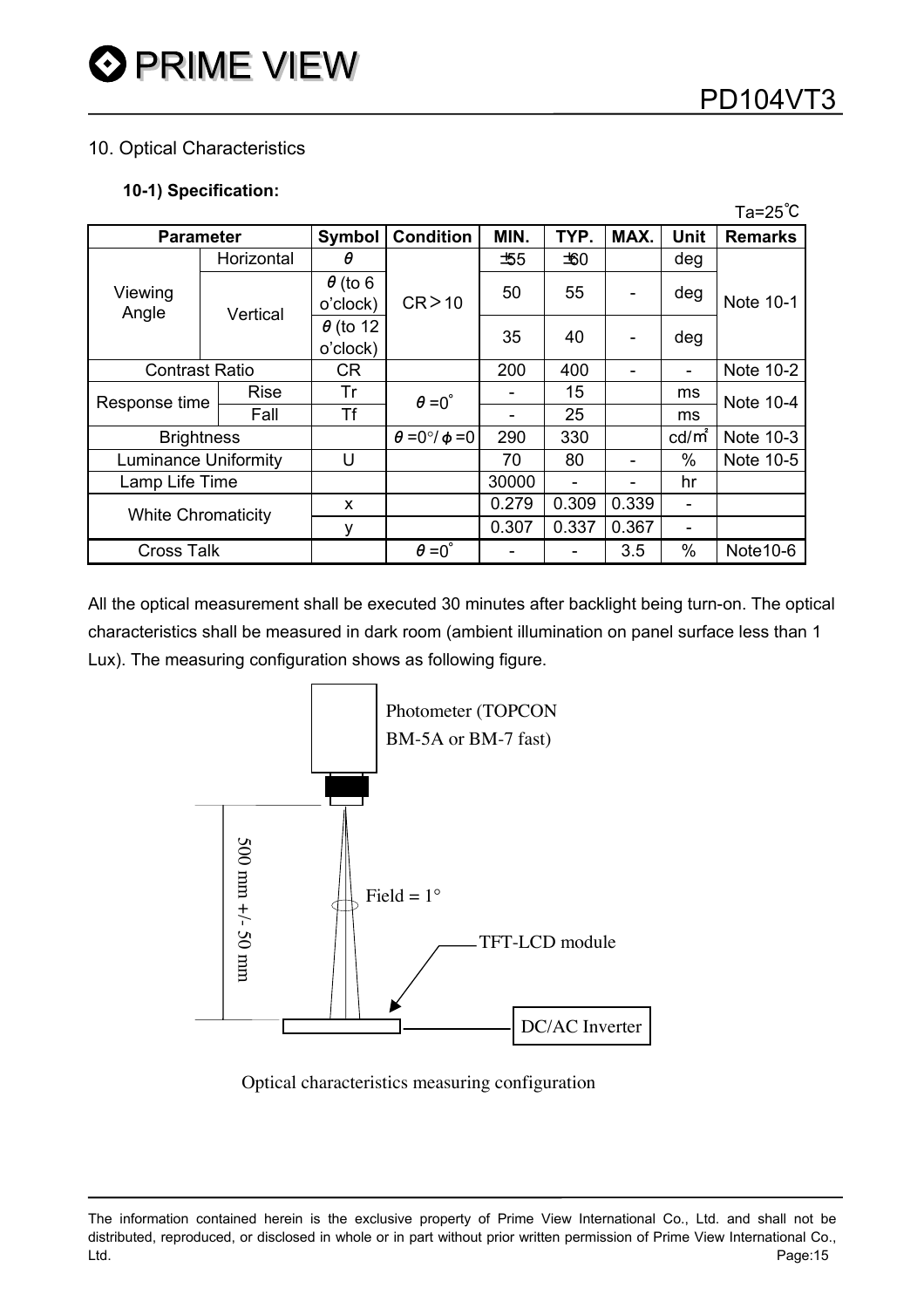# **O** PRIME VIEW





Note 10-2 : The definition of contrast ratio  $CR =$ Luminance at gray level 63<br>Luminance at gray level 0 Note 10-3: Topcon BM-7 fast luminance meter 1°field of view is used in the testing (after 30

minutes' operation). The typical luminance value is measured at lamp current 12.0 mA.

Note 10-4: Definition of Response Time Tr and Tf:

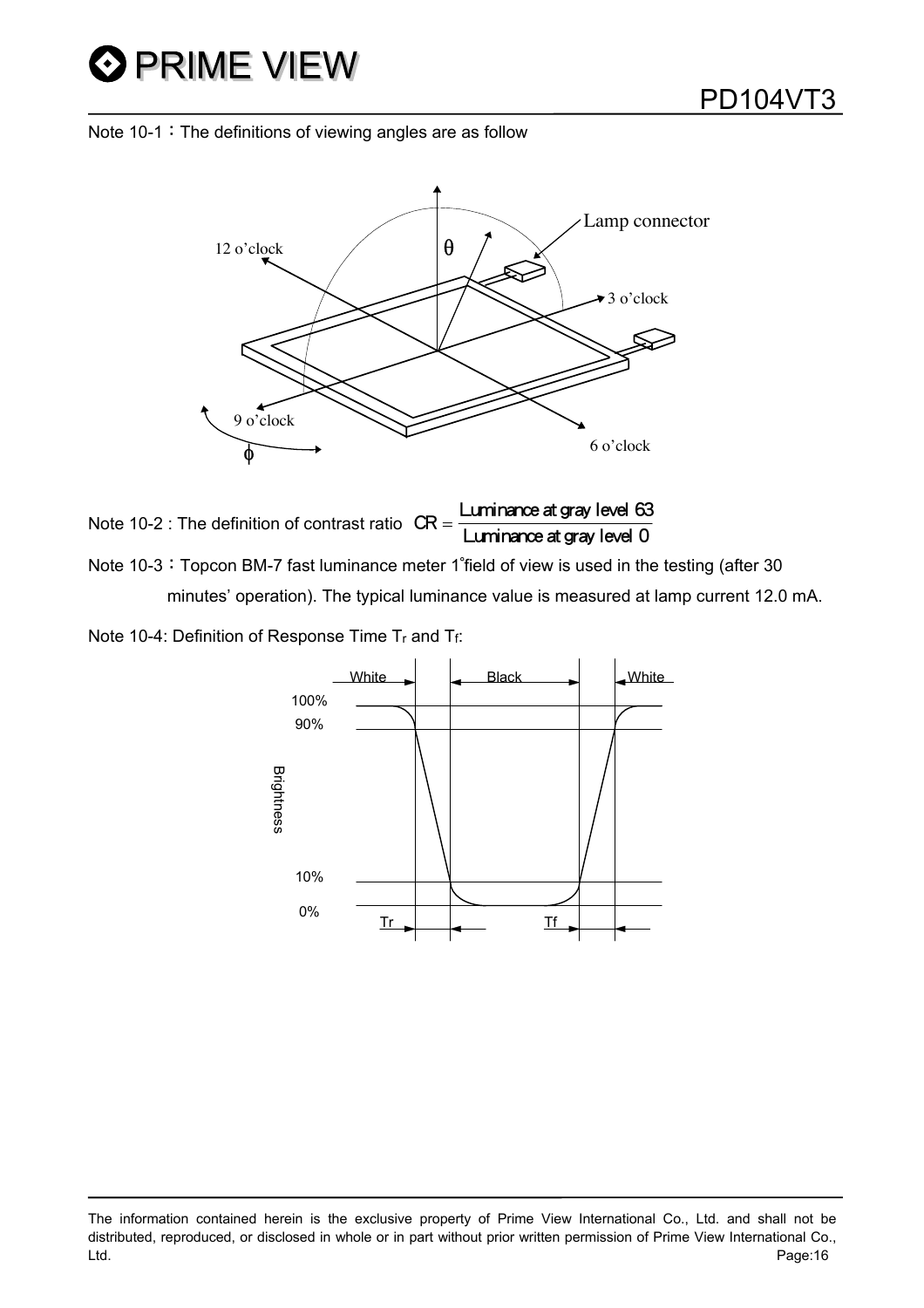

Note 10-5 : The uniformity of LCD is defined as

 $U =$  The Minimum Brightness of the 9 testing Points The Maximum Brightness of the 9 testing Points Luminance meter : BM-5A or BM-7 fast (TOPCON) Measurement distance : 500 mm +/- 50 mm Ambient illumination : < 1 Lux Measuring direction : Perpendicular to the surface of module The test pattern is white (Gray Level 63).

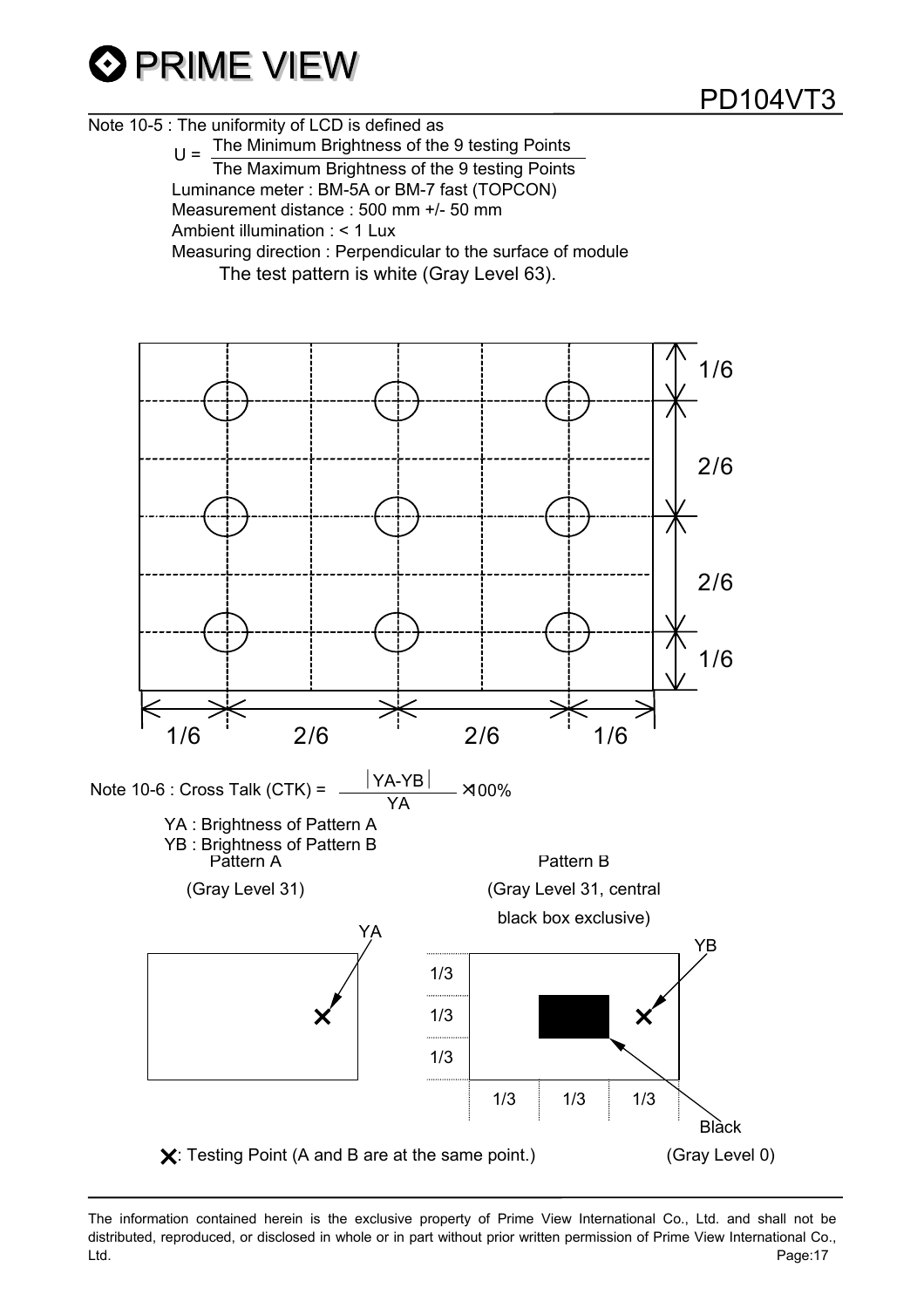

### 11. Handling Cautions

- 11-1) Mounting of module
	- a) Please power off the module when you connect the input/output connector.
	- b) Please connect the ground pattern of the inverter circuit surely. If the connection is not perfect, some following problems may happen possibly.

PD104VT3

- 1.The noise from the backlight unit will increase.
- 2.The output from inverter circuit will be unstable.
- 3. In some cases a part of module will heat.
- c) Polarizer which is made of soft material and susceptible to flaw must be handled carefully.
- d) Protective film (Laminator) is applied on surface to protect it against scratches and dirts. It is recommended to peel off the laminator before use and taking care of static electricity.
- 11-2) Precautions in mounting
	- a) When metal part of the TFT-LCD module (shielding lid and rear case) is soiled, wipe it with soft dry cloth.
	- b) Wipe off water drops or finger grease immediately. Long contact with water may cause discoloration or spots.
	- c) TFT-LCD module uses glass which breaks or cracks easily if dropped or bumped on hard surface. Please handle with care.
	- d) Since CMOS LSI is used in the module. So take care of static electricity and earth yourself when handling.
- 11-3) Adjusting module
	- a) Adjusting volumes on the rear face of the module have been set optimally before shipment.
	- b) Therefore, do not change any adjusted values. If adjusted values are changed, the specifications described may not be satisfied.
- 11-4) Others
	- a) Do not expose the module to direct sunlight or intensive ultraviolet rays for many hours.
	- b) Store the module at a room temperature place.
	- c) The voltage of beginning electric discharge may over the normal voltage because of leakage current from approach conductor by to draw lump read lead line around.
	- d) If LCD panel breaks, it is possibly that the liquid crystal escapes from the panel. Avoid putting it into eyes or mouth. When liquid crystal sticks on hands, clothes or feet. Wash it out immediately with soap.
	- e) Observe all other precautionary requirements in handling general electronic components.
	- f)Please adjust the voltage of common electrode as material of attachment by 1 module.
- 11-5) Polarizer mark

 The polarizer mark is to describe the direction of wide view angle film how to mach up with the rubbing direction.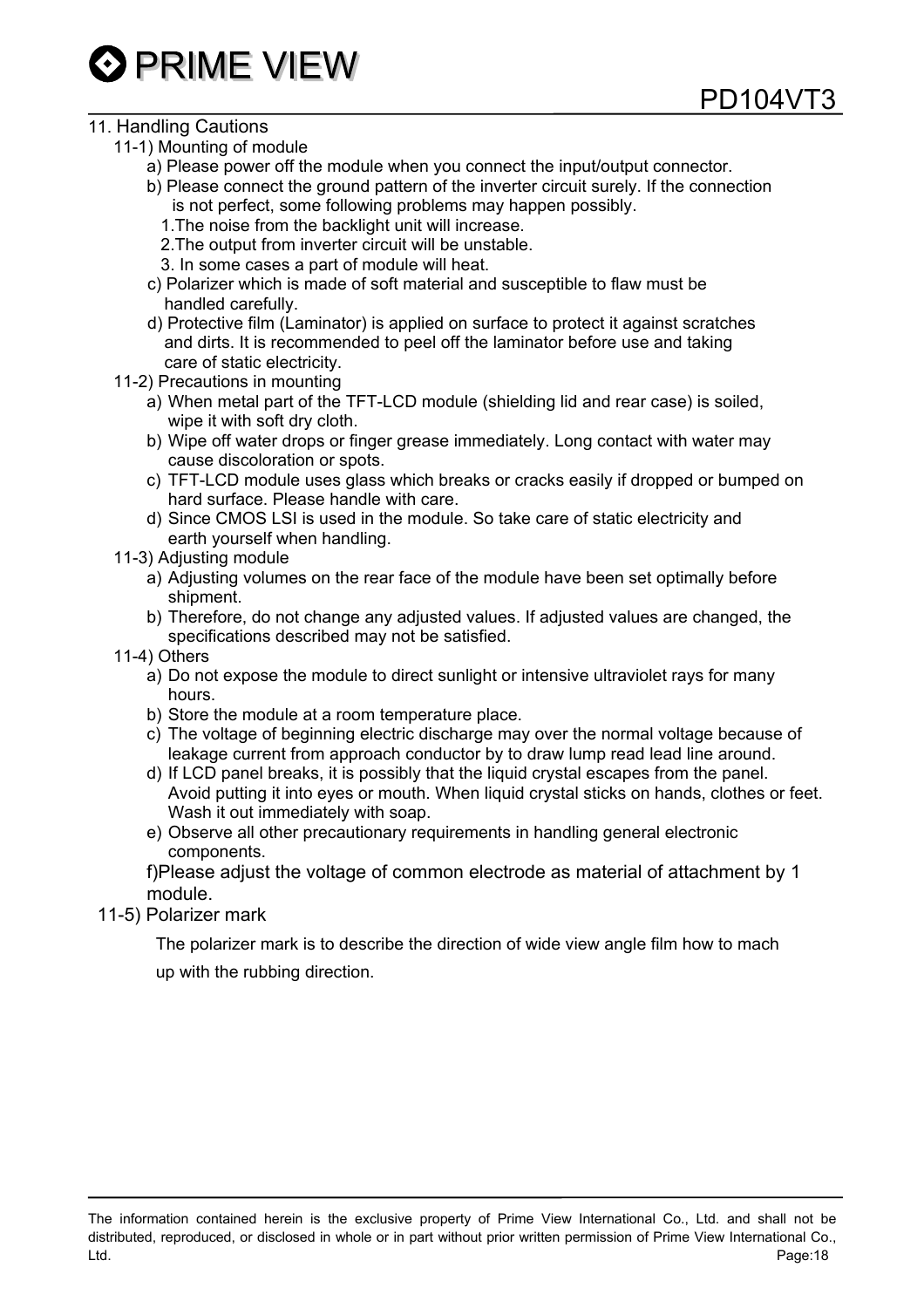### 12. Reliability Test

## PD104VT3

| No             | $12.1$ . The manning $1000$<br><b>Test</b><br><b>Item</b> | <b>Condition</b><br>Test                                                                      | <b>Remark</b> |
|----------------|-----------------------------------------------------------|-----------------------------------------------------------------------------------------------|---------------|
| 1              | <b>High Temperature Storage Test</b>                      | Ta = +70 °C, 240 hrs                                                                          |               |
| $\overline{2}$ | Low Temperature Storage Test                              | Ta = -20℃, 240 hrs                                                                            |               |
| 3              | High Temperature Operation Test                           | Ta = $+60^{\circ}$ C, 240 hrs                                                                 |               |
| 4              | Low Temperature Operation Test                            | Ta = -10℃, 240 hrs                                                                            |               |
|                | High Temperature & High Humidity                          | Ta = +60°C, 90%RH, 240 hrs                                                                    |               |
| 5              | <b>Operation Test</b>                                     | (No Condensation)                                                                             |               |
|                | <b>Thermal Cycling Test</b>                               | $0^{\circ}C \rightarrow$<br>+60℃, 50 Cycles                                                   |               |
| 6              | (non-operating)                                           | 1Hr<br>1Hr                                                                                    |               |
| 7              | <b>Vibration Test</b>                                     | Frequency: $10 \sim 57 \text{ H}_{Z}$ Amplitude: 0.5 mm<br>58~500Hz, 1G<br>Sweep time: 11 min |               |
|                | (non-operating)                                           | Test Period: 3 hrs (1 hr for each direction of X,                                             |               |
|                |                                                           | Y, Z<br>80G, 6ms, X, Y, Z                                                                     |               |
| 8              | <b>Shock Test</b><br>(non-operating)                      | 1 times for each direction                                                                    |               |
| 9              |                                                           | 150pF, $330\Omega$                                                                            |               |
|                | Electrostatic Discharge Test                              | Air: ±15KV; Contact: ±8KV                                                                     |               |
|                | (non-operating)                                           | 10 times/point, 9 points/panel face                                                           |               |

Ta: ambient temperature

Note 12-1 : The protective film must be removed before temperature test.

[Criteria]

- 1. Main LCD should normally work under the normally condition no defect of function, screen quality and appearance (including : mura , line defect , no image)
- 2. After the temperature and humidity test, the luminance and CR (Contrast ratio) ,should not be lower than minimum of specification
- 3. After the vibration and shock test , can't be find chip ,broken.

The information contained herein is the exclusive property of Prime View International Co., Ltd. and shall not be distributed, reproduced, or disclosed in whole or in part without prior written permission of Prime View International Co., Ltd. Page:19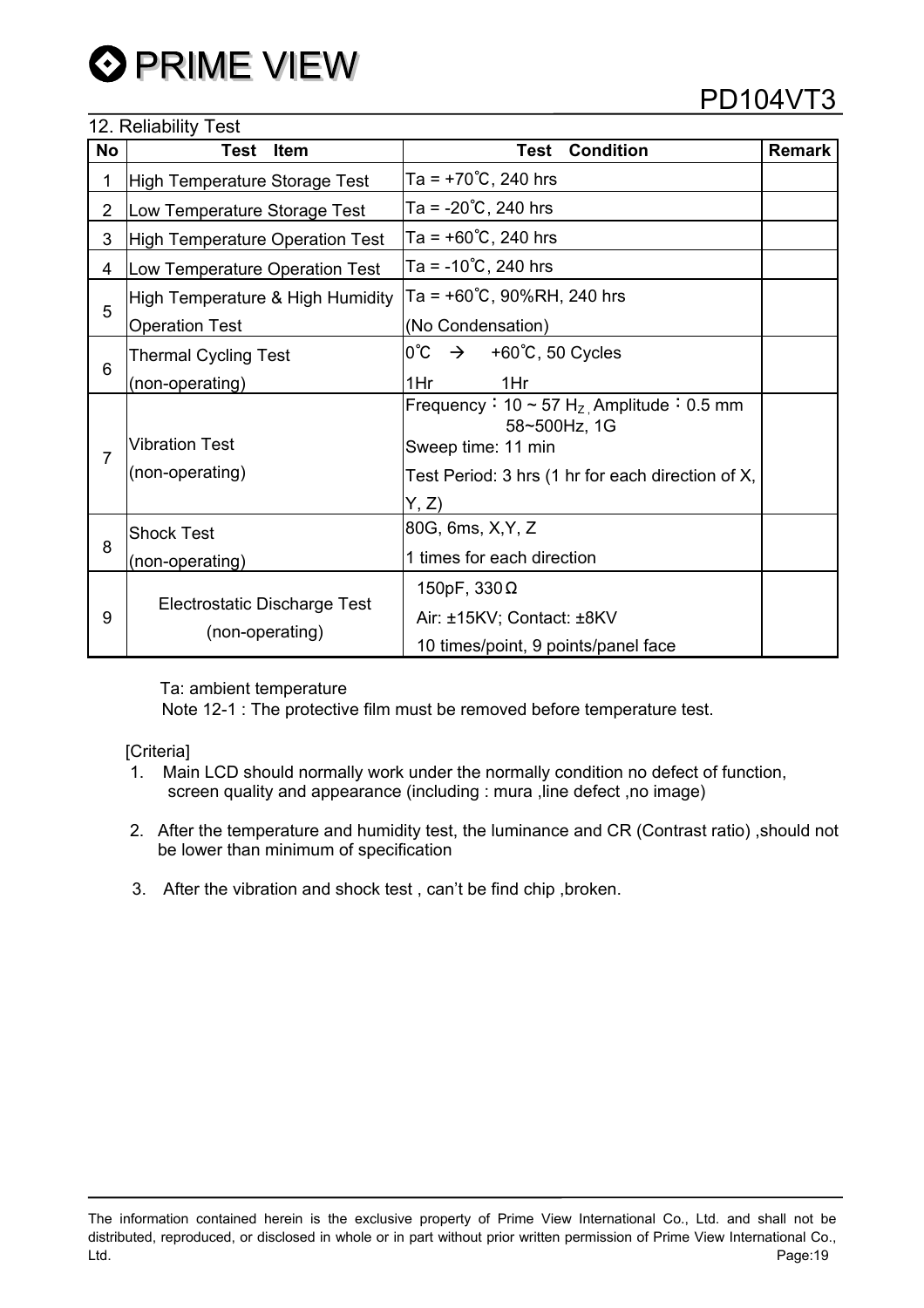# **OPRIME VIEW**

### 13. Block Diagram



The information contained herein is the exclusive property of Prime View International Co., Ltd. and shall not be distributed, reproduced, or disclosed in whole or in part without prior written permission of Prime View International Co., Ltd. Page:20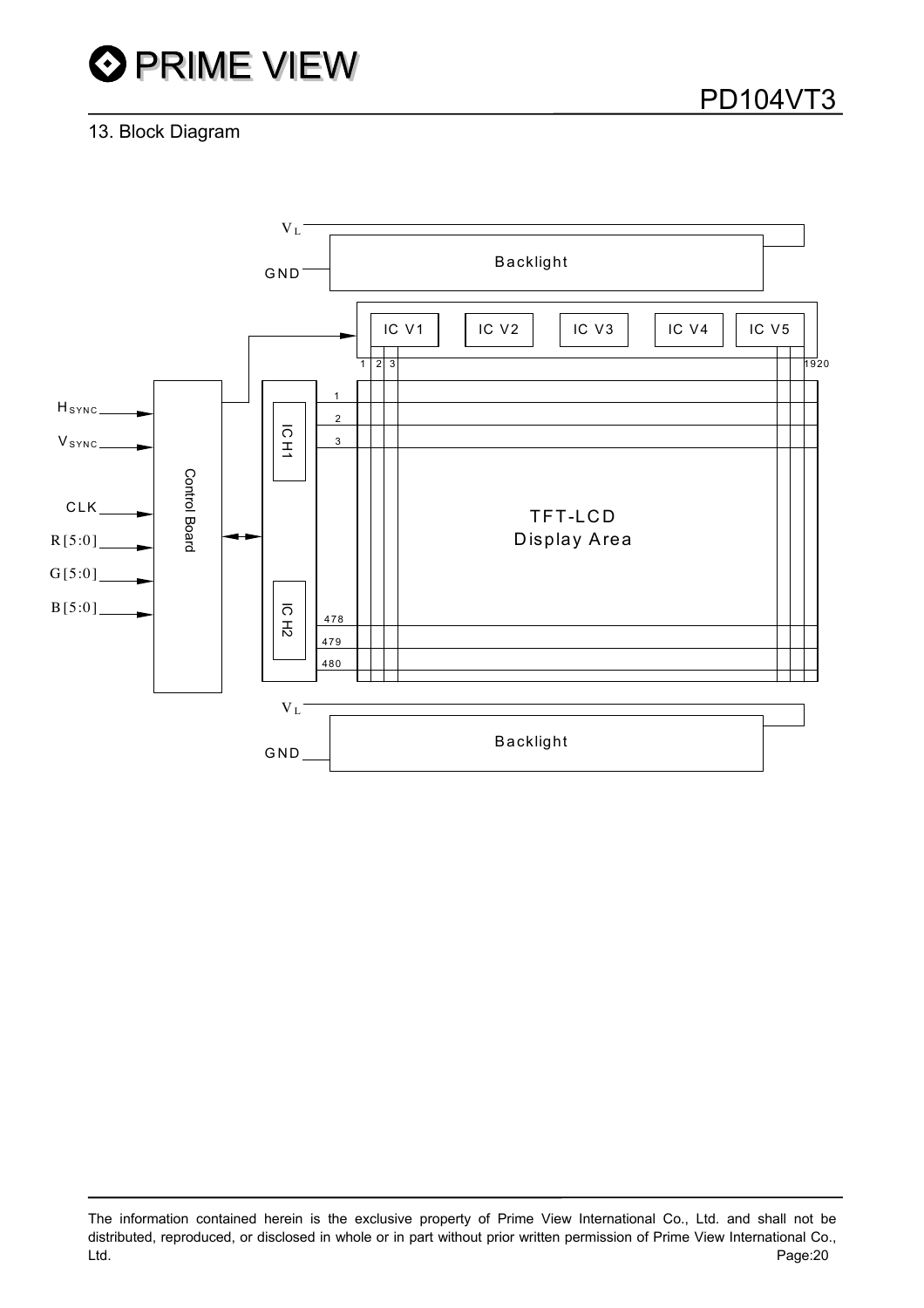

### 14. Packing Diagram

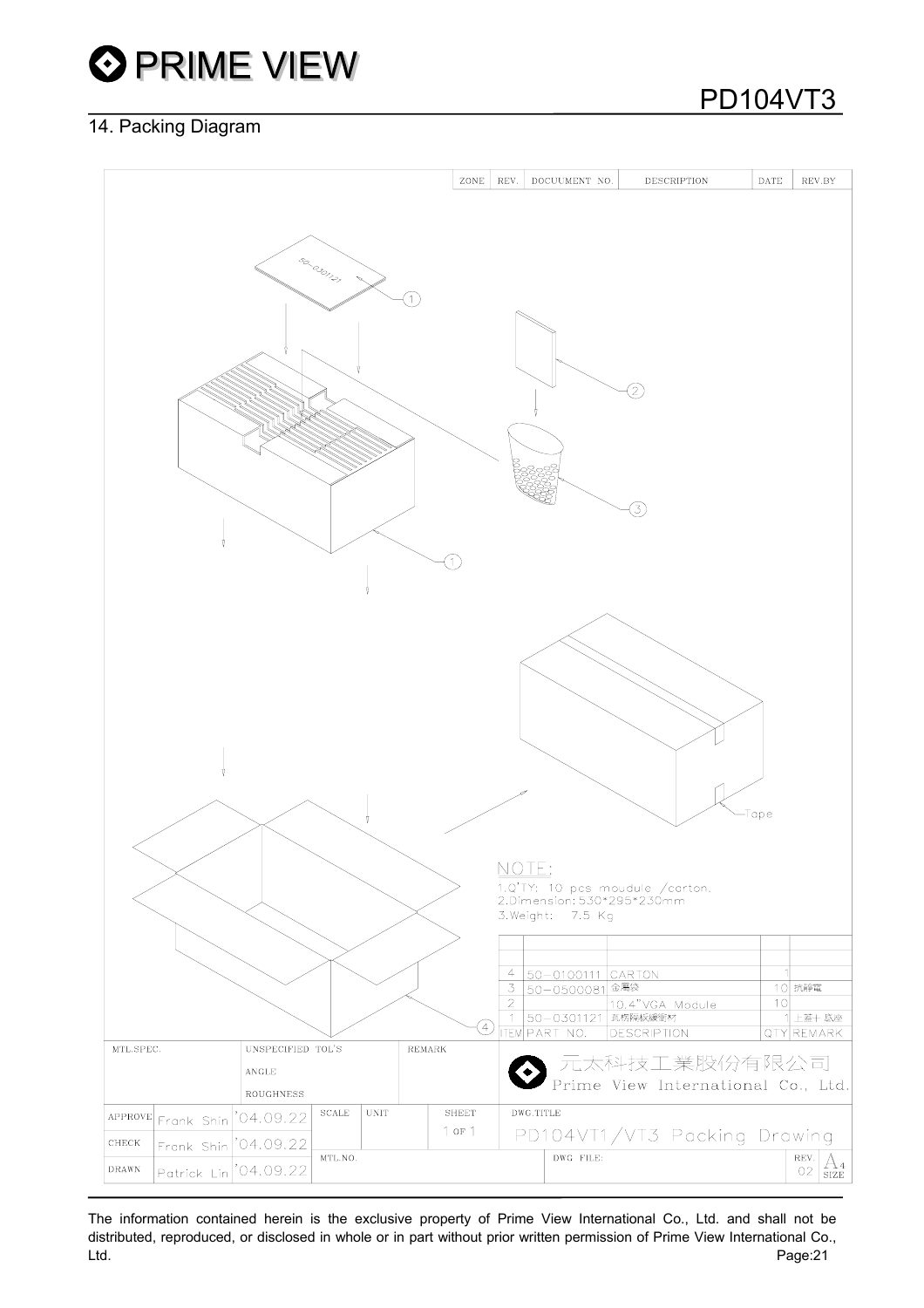## Revision History

| Rev. | <b>Date</b><br>Issued | <b>Contents</b><br><b>Revised</b>                                                                                                                                                                                                                                                                                                                                |
|------|-----------------------|------------------------------------------------------------------------------------------------------------------------------------------------------------------------------------------------------------------------------------------------------------------------------------------------------------------------------------------------------------------|
| 1.0  | Dec 11,2002           | <b>New</b>                                                                                                                                                                                                                                                                                                                                                       |
| 1.1  | Mar. 18,2003          | Modify<br>Page 5: Mechanical Drawing(change PCBA outline<br>dimension)<br>Page 6 : TFT-LCD Panel Driving (pin 30 must connect to<br>ground)<br>Page 7-3 : Input / Output signal timing chart (Back Porch<br>form 49 to 48)                                                                                                                                       |
|      |                       | Page 17 : Reliability test (High Temperature & High<br>Humidity Operation Test from 60°C, 95%RH<br>to 60°C, 90%RH)                                                                                                                                                                                                                                               |
| 1.2  | Mar. 31,2003          | Add<br>Page 17: 10. Handling Cautions<br>Page 18 : 12. Indication of Lot Number Label                                                                                                                                                                                                                                                                            |
| 1.3  | May. 28,2003          | Add<br>Page 7: 7-1 Recommended Operating Conditions (<br>Digital input voltage)<br>Page 14 : 9. Optical Characteristics (Luminance uniformity<br>from 50%(min.) to 70%(min.)<br>Page 17 : 11. Reliability Test(Low Temperature Operation<br>test from $0^{\circ}C$ to -10 $^{\circ}C$ )                                                                          |
| 1.4  | Aug. 26, 2003         | Modify<br>Page 4: 4. Mechanical Drawing of TFT-LCD Module<br>(point the warranty label position)<br>Page 9 : 7-4 Display Time Range(remove positive input<br>signal)<br>Page 18 : 11. Reliability Test(remove low temperature<br>storage test)<br>Page 18 12. Indication of Lot Number Label                                                                     |
| 1.5  | Nov. 25, 2003         | Modify<br>Page 4,5 : Mechanical Drawing<br>Page 16 : Contrast Ratio<br>(CR from Typ. 180, Min. 100 to Typ. 400, Min. 200)<br>Page 20: Indication of Lot Number Label<br>Page 8 : Electrical Characteristics<br>a.Input/Output signal timing chart<br>b.Display Time Range<br>Add<br>Page 6 : Support the DENB mode & Image Reversion :<br>Up/Down and Left/Right |
| 1.6  | May. 18,2004          | Modify<br>Page 7 : Note 5-2 : DENB input signal                                                                                                                                                                                                                                                                                                                  |
| 1.7  | Sep. 14,2004          | Modify<br>Page 5 : Mechanical Drawing                                                                                                                                                                                                                                                                                                                            |
| 1.8  | Sep. 30,2004          | Modify<br>Page 3: 3 Mechanical Specifications<br>Surface treatment<br>Page 21: Packing Diagram<br>Page 9: Note 7-3 Add Lamp kick -off time                                                                                                                                                                                                                       |